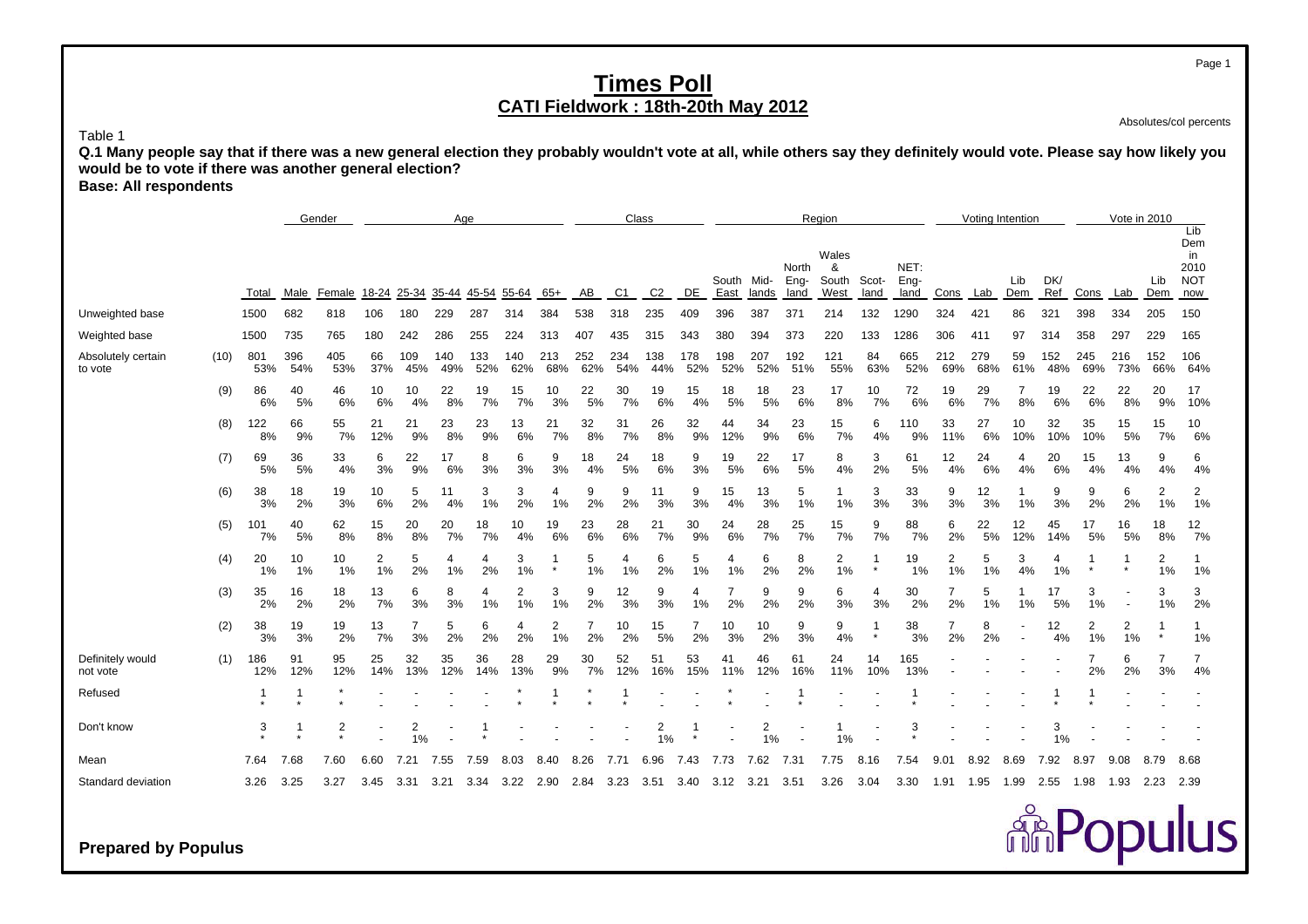Absolutes/col percents

Page 2

Table 1

 **Q.1 Many people say that if there was a new general election they probably wouldn't vote at all, while others say they definitely would vote. Please say how likely you would be to vote if there was another general election? Base: All respondents**

Gender<u>r — Age Class — Class Region Voting Intention Vote in 2010</u> Lib Demin Walesin the second contract of the second contract of the second contract of the second contract of the second contract of the second contract of the second contract of the second contract of the second contract of the second c North & NET: 2010 South Mid-South Mid- Eng- South Scot- Eng- Lib DK/ Lib NOT<br>East lands land We<u>st land land Cons Lab Dem Ref Cons Lab Dem now</u> Total Male Female 18-24 25-34 35-44 45-54 55-64 65+ ABC1 C2 DE East lands land West land land Cons Lab Cons Lab Weighted base 1500 735 765 180 242 286 255 224 313 407 435 315 343 380 394 373 220 133 1286 306 411 97 314 358 297 229 165 Standard error 0.080.12 0.11 0.34 0.25 0.21 0.20 0.18 0.15 0.12 0.18 0.23 0.17 0.16 0.16 0.18 0.22 0.26 0.09 0.11 0.10 0.21 0.14 0.10 0.11 0.16 0.20

**ARPopulus**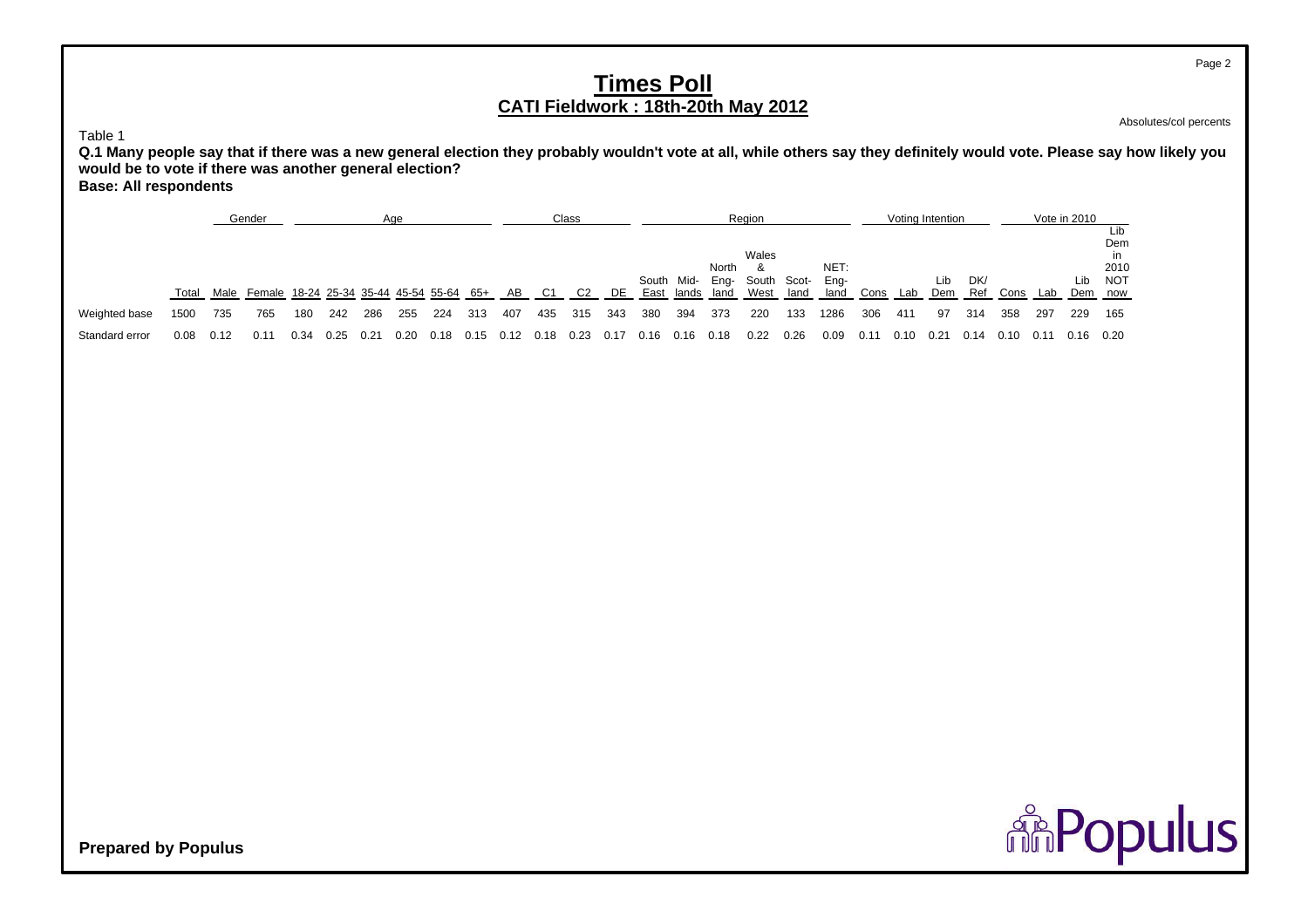Absolutes/col percents

Table 2 **Q.2 If there was a general election tomorrow, which party would you vote for? Base: All respondents**

|                               |            |            | Gender     |           |                             | Age       |           |           |           |            |               | Class          |            |               |               |                       | Region                      |               |                      |                | Voting Intention |                |            |            | Vote in 2010         |                    |                                        |
|-------------------------------|------------|------------|------------|-----------|-----------------------------|-----------|-----------|-----------|-----------|------------|---------------|----------------|------------|---------------|---------------|-----------------------|-----------------------------|---------------|----------------------|----------------|------------------|----------------|------------|------------|----------------------|--------------------|----------------------------------------|
|                               | Total      | Male       | Female     | 18-24     | 25-34 35-44 45-54 55-64 65+ |           |           |           |           | AB         | C1            | C <sub>2</sub> | DE         | South<br>East | Mid-<br>lands | North<br>Eng-<br>land | Wales<br>&<br>South<br>West | Scot-<br>land | NET:<br>Eng-<br>land | Cons           | Lab              | Lib<br>Dem     | DK/<br>Ref | Cons       |                      | Lib<br>Lab Dem now | Lib<br>Dem<br>in<br>2010<br><b>NOT</b> |
| Unweighted base               | 1500       | 682        | 818        | 106       | 180                         | 229       | 287       | 314       | 384       | 538        | 318           | 235            | 409        | 396           | 387           | 371                   | 214                         | 132           | 1290                 | 324            | 421              | 86             | 321        | 398        | 334                  | 205                | 150                                    |
| Weighted base                 | 1500       | 735        | 765        | 180       | 242                         | 286       | 255       | 224       | 313       | 407        | 435           | 315            | 343        | 380           | 394           | 373                   | 220                         | 133           | 1286                 | 306            | 411              | 97             | 314        | 358        | 297                  | 229                | 165                                    |
| Conservative                  | 306<br>20% | 159<br>22% | 147<br>19% | 26<br>15% | 38<br>16%                   | 46<br>16% | 59<br>23% | 54<br>24% | 82<br>26% | 97<br>24%  | 100<br>23%    | 48<br>15%      | 62<br>18%  | 89<br>24%     | 92<br>23%     | 51<br>14%             | 63<br>29%                   | 10<br>8%      | 275<br>21%           | 306<br>100%    |                  |                |            | 232<br>65% | 2%                   | 13<br>6%           | 13<br>8%                               |
| Labour                        | 411<br>27% | 188<br>26% | 223<br>29% | 58<br>32% | 76<br>32%                   | 83<br>29% | 62<br>24% | 59<br>26% | 73<br>23% | 117<br>29% | 115           | 76<br>24%      | 103<br>30% | 110<br>29%    | 96<br>24%     | 133<br>36%            | 42<br>19%                   | 30<br>23%     | 361<br>28%           | $\blacksquare$ | 411<br>100%      |                |            | 23<br>6%   | 230<br>77%           | 71<br>31%          | 71<br>43%                              |
| Liberal Democrat              | 97<br>6%   | 51<br>7%   | 46<br>6%   | 18<br>10% | 18<br>8%                    | 22<br>8%  | 18<br>7%  | 3%        | 13<br>4%  | 33<br>8%   | 37<br>9%      | 14<br>4%       | 13<br>4%   | 26<br>7%      | 27<br>7%      | 15<br>4%              | 20<br>9%                    | 9<br>6%       | 86<br>7%             |                |                  | 97<br>100%     |            | 5<br>1%    | 6<br>2%              | 64<br>28%          |                                        |
| SNP                           | 35<br>2%   | 18<br>3%   | 16<br>2%   | 5<br>3%   | 6<br>3%                     | 12<br>4%  | 3%        | 2<br>1%   | 3<br>1%   | 2%         | 13<br>3%      | 2%             | 2%         |               |               |                       |                             | 35<br>26%     |                      |                |                  |                |            |            | $\overline{4}$<br>1% |                    | 1%                                     |
| Plaid Cymru                   | 15<br>1%   | 10<br>1%   | 4<br>1%    |           | 3<br>1%                     | 4<br>1%   | 2<br>1%   | 6<br>3%   |           | 6<br>1%    | 3<br>1%       | 4<br>1%        |            |               |               |                       | 15<br>7%                    |               |                      |                |                  |                |            |            | $\star$              | 1%                 | 1%                                     |
| The UK Independence<br>Party  | 51<br>3%   | 34<br>5%   | 17<br>2%   | 3<br>2%   | 8<br>3%                     | 8<br>3%   | 8<br>3%   | 11<br>5%  | 13<br>4%  | 15<br>4%   | 6<br>1%       | 21<br>7%       | 9<br>3%    | 12<br>3%      | 19<br>5%      | 14<br>4%              | 4<br>2%                     | 2<br>2%       | 48<br>4%             |                |                  |                |            | 17<br>5%   | 5<br>2%              | 3<br>2%            | 3<br>2%                                |
| The Green Party               | 42<br>3%   | 18<br>2%   | 25<br>3%   | 6<br>3%   | 13<br>5%                    | 6<br>2%   | 8<br>3%   | 6<br>3%   | 1%        | 17         | 10<br>2%      | 9<br>3%        | 6<br>2%    | 12<br>3%      | 11<br>3%      | 8<br>2%               | 3%                          | 4<br>3%       | 38<br>3%             |                |                  |                |            | 2<br>1%    | 1%                   | 15<br>7%           | 15<br>9%                               |
| The British National<br>Party | 12<br>1%   | 12<br>2%   |            | 3<br>1%   | 4<br>1%                     | 3<br>1%   |           |           |           |            | 2%            | 3<br>1%        | 2<br>1%    | 9<br>2%       | 3<br>1%       |                       |                             |               | 12<br>1%             |                |                  |                |            | 2<br>1%    |                      | 2<br>1%            | 2<br>1%                                |
| Another party                 | 31<br>2%   | 18<br>2%   | 13<br>2%   | 3<br>1%   | 4<br>2%                     | 6<br>2%   | 1%        | 8<br>4%   | 9<br>3%   | 12<br>3%   | 2%            | 3<br>1%        | 8<br>2%    | 2%            | 2%            | 5<br>1%               | 9<br>4%                     | 2<br>2%       | 24<br>2%             |                |                  |                |            | 5<br>1%    | 1%                   | 2%                 | 5<br>3%                                |
| Would not vote                | 186<br>12% | 91<br>12%  | 95<br>12%  | 25<br>14% | 32<br>13%                   | 35<br>12% | 36<br>14% | 28<br>13% | 29<br>9%  | 30<br>7%   | 52<br>12%     | 51<br>16%      | 53<br>15%  | 41<br>11%     | 46<br>12%     | 61<br>16%             | 24<br>11%                   | 14<br>10%     | 165<br>13%           |                |                  |                |            | 7<br>2%    | 6<br>2%              | 3%                 | $\overline{7}$<br>4%                   |
| Refused                       | 65<br>4%   | 29<br>4%   | 36<br>5%   | 1%        | 3<br>1%                     | 8<br>3%   | 12<br>5%  | 13<br>6%  | 28<br>9%  | 12<br>3%   | 19<br>4%      | 10<br>3%       | 25<br>7%   | 18<br>5%      | 14<br>4%      | 21<br>6%              | 6<br>3%                     | 6<br>5%       | 57<br>4%             |                |                  |                | 65<br>21%  | 7<br>2%    | $\star$              | 2<br>1%            | 2<br>1%                                |
| Don't know                    | 249<br>17% | 106<br>14% | 143<br>19% | 32<br>18% | 37<br>15%                   | 52<br>18% | 42<br>16% | 29<br>13% | 57<br>18% | 60         | 65<br>15% 15% | 70<br>22%      | 54<br>16%  | 55<br>15%     | 78<br>20%     | 65<br>17%             | 30<br>14%                   | 21<br>16%     | 220<br>17%           |                |                  | $\blacksquare$ | 249<br>79% | 56<br>16%  | 28<br>9%             | 44                 | 44<br>19% 27%                          |

**Prepared by Populus**

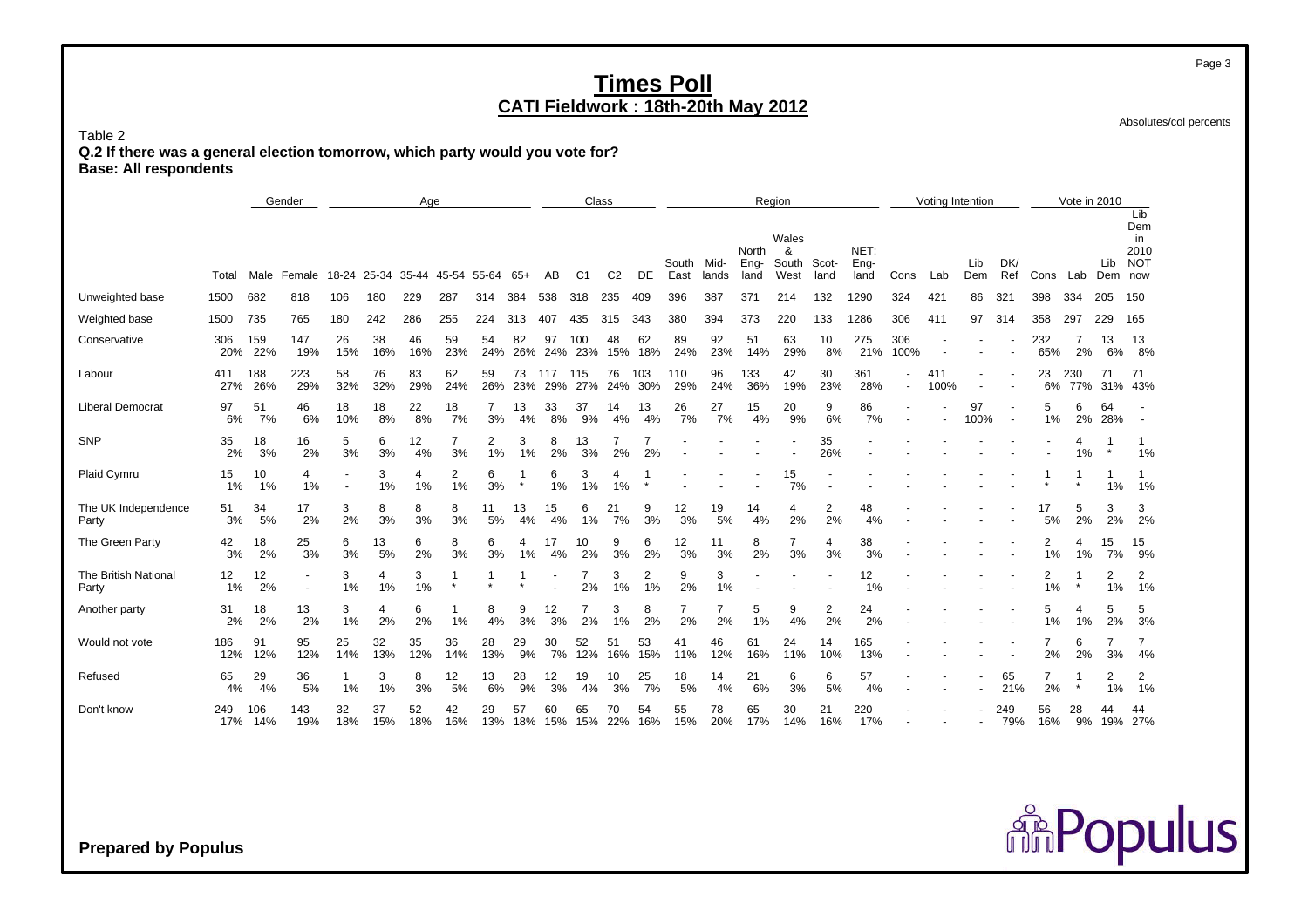Absolutes/col percents

Table 3

**Q.1 Many people currently say that they probably won't vote at all, while others say they would definitely vote.**

**How likely are you, personally, to vote at the next election?**

**Q.2 If there were a general election tomorrow, which party would you vote for?**

**THIS TABLE DOES NOT INCLUDE ADJUSTMENT FOR DON'T KNOW/REFUSERS**

|                               |            |            | Gender     |           |           | Age       |           |           |           |           |           | Class          |           |               |               | Region                |                             |               |                      |             |             | Voting Intention |            |            | Vote in 2010 |            | Lib                                    |
|-------------------------------|------------|------------|------------|-----------|-----------|-----------|-----------|-----------|-----------|-----------|-----------|----------------|-----------|---------------|---------------|-----------------------|-----------------------------|---------------|----------------------|-------------|-------------|------------------|------------|------------|--------------|------------|----------------------------------------|
|                               | Total      | Male       | Female     | 18-24     | 25-34     | 35-44     | 45-54     | 55-64     | 65+       | AB        | C1        | C <sub>2</sub> | DE        | South<br>East | Mid-<br>lands | North<br>Eng-<br>land | Wales<br>&<br>South<br>West | Scot-<br>land | NET:<br>Eng-<br>land | Cons        | Lab         | Lib<br>Dem       | DK/<br>Ref | Cons       | Lab          | Lib<br>Dem | Dem<br>in<br>2010<br><b>NOT</b><br>now |
| Unweighted base               | 751        | 354        | 397        | 45        | 91        | 111       | 141       | 167       | 196       | 305       | 159       | 99             | 189       | 200           | 190           | 175                   | 119                         | 67            | 636                  | 252         | 321         | 61               |            | 257        | 237          | 122        | 80                                     |
| Weighted base                 | 731        | 372        | 359        | 77        | 117       | 135       | 123       | 120       | 158       | 229       | 217       | 129            | 156       | 190           | 184           | 166                   | 120                         | 71            | 609                  | 234         | 308         | 69               |            | 231        | 213          | 139        | 90                                     |
| Conservative                  | 234<br>32% | 124<br>33% | 111<br>31% | 19<br>24% | 26<br>22% | 34<br>25% | 46<br>38% | 44<br>37% | 66<br>42% | 76<br>33% | 70<br>32% | 38<br>30%      | 50<br>32% | 69<br>36%     | 69<br>38%     | 38<br>23%             | 50<br>41%                   | 9<br>13%      | 208<br>34%           | 234<br>100% |             |                  |            | 190<br>82% | 5<br>3%      | 8%         | 11<br>12%                              |
| Labour                        | 308<br>42% | 141<br>38% | 166<br>46% | 36<br>47% | 53<br>45% | 62<br>46% | 49<br>40% | 46<br>38% | 61<br>39% | 89<br>39% | 91<br>42% | 55<br>43%      | 73<br>47% | 80<br>42%     | 70<br>38%     | 97<br>59%             | 34<br>29%                   | 26<br>36%     | 266<br>44%           |             | 308<br>100% |                  |            | 16<br>7%   | 189<br>89%   | 58<br>42%  | 58<br>64%                              |
| <b>Liberal Democrat</b>       | 69<br>9%   | 37<br>10%  | 32<br>9%   | 12<br>16% | 11<br>10% | 15<br>11% | 12<br>10% | 6<br>5%   | 11<br>7%  | 23<br>10% | 27<br>13% | 9<br>7%        | 9<br>6%   | 16<br>9%      | 20<br>11%     | 12<br>7%              | 14<br>11%                   | 9%            | 60<br>10%            |             |             | 69<br>100%       |            | 4<br>2%    | 5<br>2%      | 49<br>35%  |                                        |
| SNP                           | 24<br>3%   | 11<br>3%   | 12<br>3%   | 4<br>5%   | 5<br>5%   | 9<br>6%   | 3<br>2%   | 2<br>1%   | 2<br>1%   | 6<br>3%   | 10<br>5%  | 2%             | 5<br>3%   |               |               |                       |                             | 24<br>33%     |                      |             |             |                  |            |            | 2%           | 1%         | 1%                                     |
| Plaid Cymru                   | 13<br>2%   | 9<br>2%    | 4<br>1%    |           | 2<br>2%   | 3<br>2%   | 1%        | 5<br>4%   | $\star$   | 5<br>2%   | 3<br>1%   | 2%             | 1%        |               |               |                       | 13<br>10%                   |               |                      |             |             |                  |            | 1%         |              | 1%         | 1%                                     |
| The UK Independence<br>Party  | 35<br>5%   | 24<br>6%   | 12<br>3%   | 3<br>4%   | 5<br>5%   | 5<br>4%   | 5<br>4%   | 5%        | 10<br>7%  | 11<br>5%  | 4<br>2%   | 13<br>10%      | 4%        | 8<br>4%       | 14<br>8%      | 9<br>6%               | 2<br>2%                     | 3%            | 33<br>5%             |             |             |                  |            | 13<br>6%   | 2%           | 3<br>2%    | 3<br>3%                                |
| The Green Party               | 24<br>3%   | 9<br>2%    | 15<br>4%   | 2<br>2%   | 9<br>7%   | 4<br>3%   | 3<br>2%   | 4<br>3%   | 1%        | 10<br>4%  | 6<br>3%   | 5<br>4%        | 3<br>2%   | 4%            | 6<br>3%       | 5<br>3%               | 3<br>2%                     | 3<br>4%       | 20<br>3%             |             |             |                  |            |            | 2<br>1%      | 11<br>8%   | 11<br>12%                              |
| The British National<br>Party | 8<br>1%    | 8<br>2%    |            | 1%        | 3<br>3%   | 1%        | 1%        | 1%        |           |           | 3<br>1%   | 3<br>2%        | 2<br>1%   | 6<br>3%       | 1%            |                       |                             |               | 8<br>1%              |             |             |                  |            | 2<br>1%    | 1%           | 2<br>2%    | $\overline{2}$<br>2%                   |
| Another party                 | 17<br>2%   | 10<br>3%   | 8<br>2%    | 1%        | 3<br>2%   | 2<br>1%   | 1%        | 5%        | 3%        | 8<br>3%   | 3<br>2%   | 1%             | 5<br>3%   | 4<br>2%       | 3<br>1%       | 4<br>3%               | 5<br>4%                     | 2%            | 13<br>2%             |             |             |                  |            | 3<br>1%    | $1\%$        | 3<br>3%    | 3<br>4%                                |

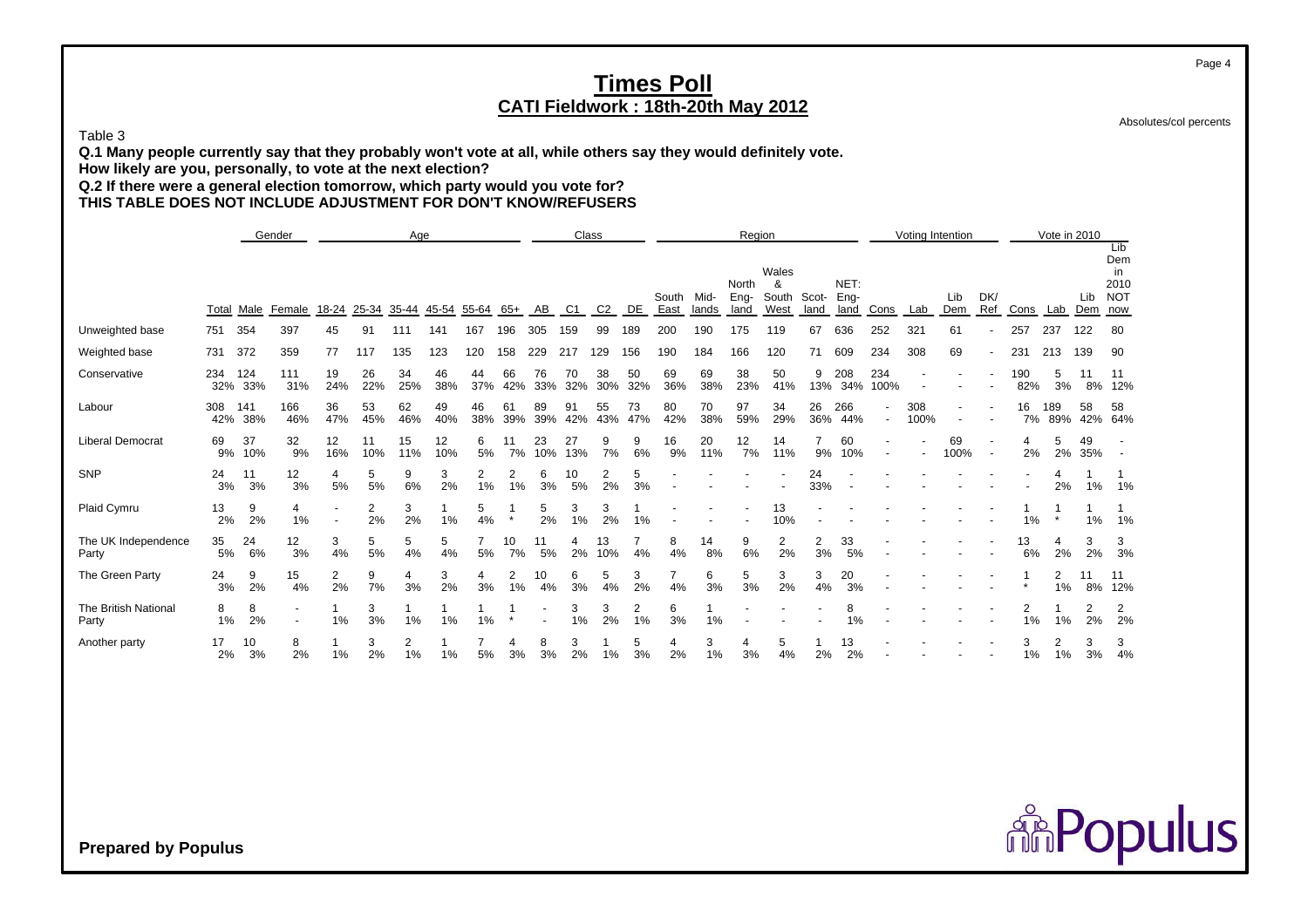#### Table 4**Published voting intention figures**

|                                | Total |
|--------------------------------|-------|
| Conservative                   | 33%   |
| I abour                        | 41%   |
| Liberal Democrat/<br>Liberal   | 10%   |
| Scottish National<br>Party/SNP | 3%    |
| Plaid Cymru                    | 2%    |
| )ther                          | 11%   |

Col percents

Page 5

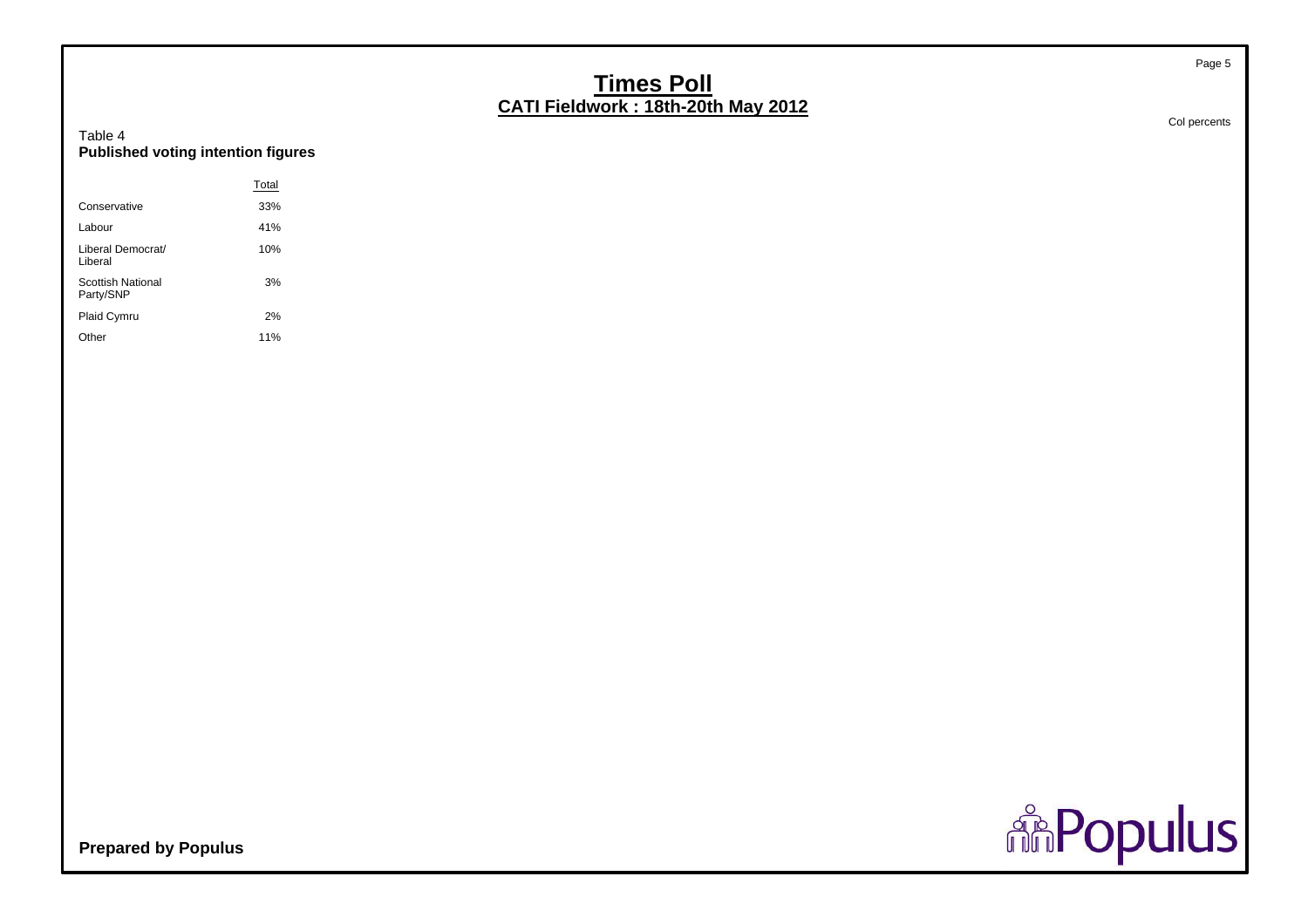#### Table 5

**Q.5 I am going to read out two different views about the economy. Please listen to both views and then tell me which one you most agree with?**

**1) Britain has a severe debt crisis that threatens international confidence in our economy. Every year that the country borrows money it costs taxpayers millions in interest payments. The longer we go on borrowing, the more tax we pay to fund it and the less public services we can afford. So, even though this means bigger spending cuts over the next four years we must get back to balance by 2017, two years after the next election.**

**OR 2) Britain's debt problem is serious and must be dealt with, but it would damage the economy and public services if cuts were made too quickly. So, even if it means borrowing more for longer, we should slow the pace of cuts, rather than trying to deal with the problem completely by 2017. Base: All respondents**

|                 |            |            | Gender            |           |            | Age        |            |            |            |                |            | Class          |            |               |               |                       | Region                      |               |                      |            | Voting Intention |            |            |            | Vote in 2010 |           |                                                   |
|-----------------|------------|------------|-------------------|-----------|------------|------------|------------|------------|------------|----------------|------------|----------------|------------|---------------|---------------|-----------------------|-----------------------------|---------------|----------------------|------------|------------------|------------|------------|------------|--------------|-----------|---------------------------------------------------|
|                 | Total      |            | Male Female 18-24 |           | 25-34      | 35-44      | 45-54      | 55-64      | 65+        | AB             | C1         | C <sub>2</sub> | DE         | South<br>East | Mid-<br>lands | North<br>Eng-<br>land | Wales<br>&<br>South<br>West | Scot-<br>land | NET:<br>Eng-<br>land | Cons       | Lab              | Lib<br>Dem | DK/<br>Ref | Cons       | Lab          | Lib       | Lib<br>Dem<br>in<br>2010<br><b>NOT</b><br>Dem now |
| Unweighted base | 1500       | 682        | 818               | 106       | 180        | 229        | 287        | 314        | 384        | 538            | 318        | 235            | 409        | 396           | 387           | 371                   | 214                         | 132           | 1290                 | 324        | 421              | 86         | 321        | 398        | 334          | 205       | 150                                               |
| Weighted base   | 1500       | 735        | 765               | 180       | 242        | 286        | 255        | 224        | 313        | 407            | 435        | 315            | 343        | 380           | 394           | 373                   | 220                         | 133           | 1286                 | 306        | 411              | 97         | 314        | 358        | 297          | 229       | 165                                               |
| Statement 1     | 717<br>48% | 357<br>49% | 360<br>47%        | 84<br>46% | 102<br>42% | 136<br>47% | 123<br>48% | 104<br>47% | 169<br>54% | 196<br>48%     | 215<br>50% | 144<br>46%     | 162<br>47% | 200<br>53%    | 192<br>49%    | 160<br>43%            | 97<br>44%                   | 68<br>52%     | 611<br>48%           | 210<br>68% | 126<br>31%       | 43<br>44%  | 153<br>49% | 229<br>64% | 83<br>28%    | 83<br>36% | 60<br>36%                                         |
| Statement 2     | 741<br>49% | 359<br>49% | 383<br>50%        | 93<br>51% | 138<br>57% | 147<br>51% | 125<br>49% | 110<br>49% | 128        | 207<br>41% 51% | 207<br>48% | 165<br>52%     | 164<br>48% | 171<br>45%    | 193<br>49%    | 207<br>55%            | 114<br>52%                  | 56<br>42%     | 644<br>50%           | 91<br>30%  | 285<br>69%       | -51<br>52% | 147<br>47% | 120<br>33% | 210<br>71%   | 141       | 103<br>62% 63%                                    |
| Don't know      | 41<br>3%   | 19<br>3%   | 22<br>3%          | 2%        | 1%         | з<br>1%    | 3%         | 10<br>4%   | 16<br>5%   | Δ<br>1%        | 13<br>3%   | 2%             | 17<br>5%   | 9<br>2%       | 9<br>2%       | 6<br>2%               | 9<br>4%                     | 8<br>6%       | 31<br>2%             | 6<br>2%    |                  | 3%         | 14<br>4%   | 9<br>2%    | 1%           | 5<br>2%   | 1%                                                |

Absolutes/col percents

**ARPopulus**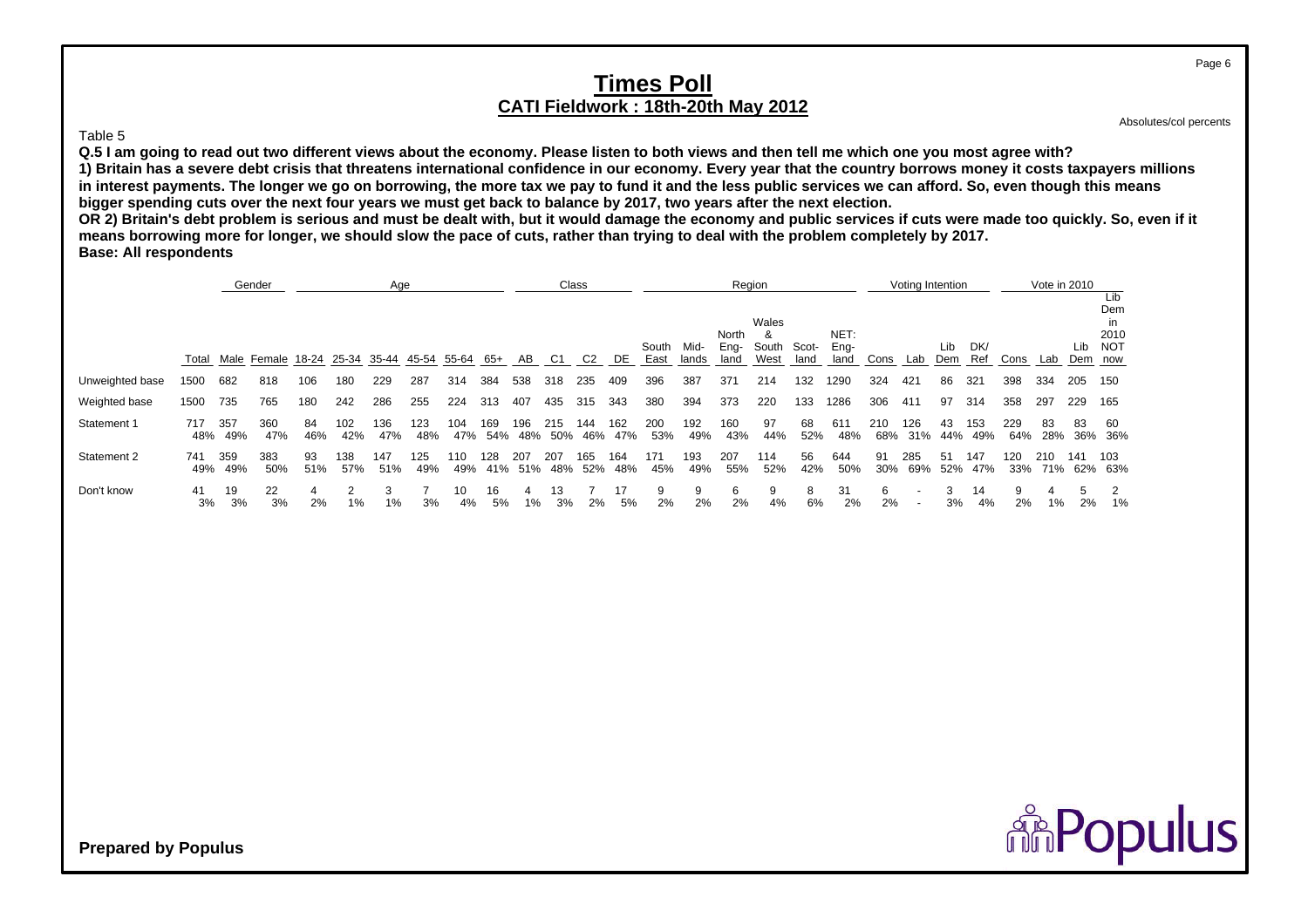Absolutes/col percents

Table 6

 **Q.6 With our economy facing challenges in the months ahead, who do you most trust to manage the economy in the best interests of Britain? Base: All respondents**

|                                                                                                 |            |            | Gender     |           |           | Age        |            |           |            |            |            | Class          |            |               |               |                       | Region                      |               |                      |            | Voting Intention |            |            |            | Vote in 2010 |            | Lib                                     |
|-------------------------------------------------------------------------------------------------|------------|------------|------------|-----------|-----------|------------|------------|-----------|------------|------------|------------|----------------|------------|---------------|---------------|-----------------------|-----------------------------|---------------|----------------------|------------|------------------|------------|------------|------------|--------------|------------|-----------------------------------------|
|                                                                                                 | Total      | Male       | Female     | 18-24     | 25-34     | 35-44      | 45-54      | 55-64     | 65+        | AB         | C1         | C <sub>2</sub> | DE         | South<br>East | Mid-<br>lands | North<br>Eng-<br>land | Wales<br>&<br>South<br>West | Scot-<br>land | NET:<br>Eng-<br>land | Cons       | Lab              | Lib<br>Dem | DK/<br>Ref | Cons       | Lab          | Lib<br>Dem | Dem<br>in.<br>2010<br><b>NOT</b><br>now |
| Unweighted base                                                                                 | 1500       | 682        | 818        | 106       | 180       | 229        | 287        | 314       | 384        | 538        | 318        | 235            | 409        | 396           | 387           | 371                   | 214                         | 132           | 1290                 | 324        | 421              | 86         | 321        | 398        | 334          | 205        | 150                                     |
| Weighted base                                                                                   | 1500       | 735        | 765        | 180       | 242       | 286        | 255        | 224       | 313        | 407        | 435        | 315            | 343        | 380           | 394           | 373                   | 220                         | 133           | 1286                 | 306        | 411              | 97         | 314        | 358        | 297          | 229        | 165                                     |
| David Cameron, Nick<br>Clegg and the<br>Chancellor of the<br><b>Exchequer George</b><br>Osborne | 597<br>40% | 307<br>42% | 290<br>38% | 84<br>46% | 79<br>33% | 101<br>35% | 110<br>43% | 85<br>38% | 138<br>44% | 183<br>45% | 181<br>42% | 106<br>34%     | 128<br>37% | 146<br>39%    | 169<br>43%    | 138<br>37%            | 103<br>47%                  | 41<br>31%     | 523<br>41%           | 275<br>90% | 50<br>12%        | 53<br>54%  | 107<br>34% | 274<br>77% | 43<br>15%    | 73<br>32%  | 36<br>22%                               |
| Ed Miliband and the<br>Shadow Chancellor Ed<br><b>Balls</b>                                     | 490<br>33% | 244<br>33% | 246<br>32% | 63<br>35% | 85<br>35% | 99<br>35%  | 80<br>31%  | 74<br>33% | 91<br>29%  | 131<br>32% | 138<br>32% | 107<br>34%     | 114<br>33% | 124<br>33%    | 117<br>30%    | 146<br>39%            | 55<br>25%                   | 49<br>37%     | 424<br>33%           | 9<br>3%    | 294<br>72%       | 34<br>35%  | 52<br>16%  | 18<br>5%   | 205<br>69%   | 101        | 79<br>44% 48%                           |
| Neither of them                                                                                 | 264<br>18% | 127<br>17% | 136<br>18% | 17<br>10% | 44<br>18% | 64<br>22%  | 44<br>17%  | 45<br>20% | 49<br>16%  | 59<br>14%  | 73<br>17%  | 72<br>23%      | 59<br>17%  | 72<br>19%     | 64<br>16%     | 55<br>15%             | 45<br>20%                   | 28<br>21%     | 212<br>16%           | 17<br>6%   | 40<br>10%        | 7%         | 85<br>27%  | 39<br>11%  | 32<br>11%    | 34<br>15%  | 31<br>19%                               |
| Don't know                                                                                      | 149<br>10% | 56<br>8%   | 92<br>12%  | 17<br>9%  | 34<br>14% | 22<br>8%   | 21<br>8%   | 20<br>9%  | 35<br>11%  | 34<br>8%   | 43<br>10%  | 30<br>10%      | 42<br>12%  | 38<br>10%     | 44<br>11%     | 35<br>9%              | 18<br>8%                    | 15<br>12%     | 128<br>10%           | 5<br>2%    | 26<br>6%         | 3%         | 71<br>23%  | 26<br>7%   | 18<br>6%     | 21<br>9%   | 19<br>11%                               |

**Prepared by Populus**

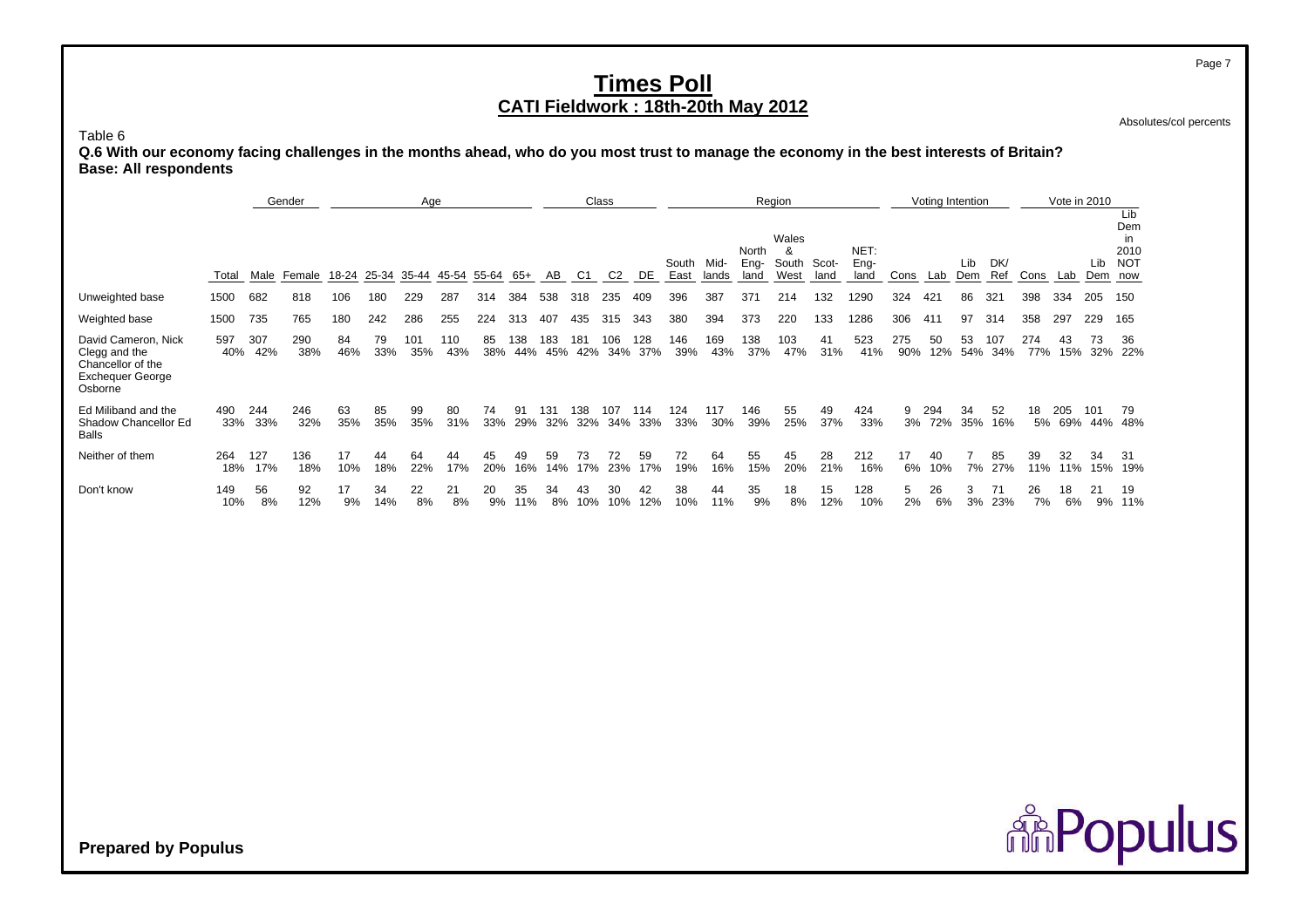Absolutes/col percents

Page 8

Table 7

 **Q.7 Earlier this month marked the 2nd anniversary of the formation of the Conservative/Liberal Democrat Coalition. Do you think by being part of that Coalition the Liberal Democrats have or have not demonstrated each of the following....? Base: All respondents**

|                                                                  |                          | Gender             |           |            | Age                  |                 |            |            |                | Class              |                |            |               |               |              | Region               |           |              |              | Voting Intention |           |                |            | Vote in 2010   |                    |                                        |
|------------------------------------------------------------------|--------------------------|--------------------|-----------|------------|----------------------|-----------------|------------|------------|----------------|--------------------|----------------|------------|---------------|---------------|--------------|----------------------|-----------|--------------|--------------|------------------|-----------|----------------|------------|----------------|--------------------|----------------------------------------|
|                                                                  |                          |                    |           |            |                      |                 |            |            |                |                    |                |            |               |               | North        | Wales<br>&           | Scot-     | NET:         |              |                  |           | DK/            |            |                |                    | Lib<br>Dem<br>in<br>2010<br><b>NOT</b> |
|                                                                  | Male<br>Total            | Female 18-24 25-34 |           |            | 35-44                | 45-54 55-64 65+ |            |            | AB             | C1                 | C <sub>2</sub> | DE         | South<br>East | Mid-<br>lands | Eng-<br>land | South<br>West        | land      | Eng-<br>land | Cons Lab Dem |                  | Lib       | Ref            | Cons       |                | Lib<br>Lab Dem now |                                        |
| Unweighted base                                                  | 682<br>1500              | 818                | 106       | 180        | 229                  | 287             | 314        | 384        | 538            | 318                | 235            | 409        | 396           | 387           | 371          | 214                  | 132       | 1290         | 324          | 421              | 86        | 321            | 398        | 334            | 205                | 150                                    |
| Weighted base                                                    | 1500<br>735              | 765                | 180       | 242        | 286                  | 255             | 224        | 313        | 407            | 435                | 315            | 343        | 380           | 394           | 373          | 220                  | 133       | 1286         | 306          | 411              | 97        | 314            | 358        | 297            | 229                | 165                                    |
| That a vote for the Liberal Democrats is not a wasted vote       |                          |                    |           |            |                      |                 |            |            |                |                    |                |            |               |               |              |                      |           |              |              |                  |           |                |            |                |                    |                                        |
| Have                                                             | 579<br>293<br>40%<br>39% | 286<br>37%         | 68<br>38% | 99<br>41%  | 123<br>43%           | 102<br>40%      | 79<br>35%  | 108        | 173<br>34% 42% | 188<br>43%         | 101<br>32%     | 117<br>34% | 137<br>36%    | 147<br>37%    | 144<br>39%   | 98<br>45%            | 53<br>40% | 494<br>38%   | 146<br>48%   | 143<br>35%       | 71        | 112<br>73% 36% | 152<br>43% | 100<br>33% 50% | 115                | 66<br>40%                              |
| Have not                                                         | 402<br>827<br>55%<br>55% | 425<br>56%         | 97<br>54% | 124<br>51% | 151<br>53%           | 145<br>57%      | 130<br>58% | 180        | 223<br>57% 55% | 222<br>51%         | 183<br>58%     | 199<br>58% | 214<br>56%    | 219<br>55%    | 213<br>57%   | 110<br>50%           | 71<br>53% | 711<br>55%   | 154<br>50%   | 249<br>60%       | 25<br>26% | 168<br>53%     | 196<br>55% | 182            | 107<br>61% 47%     | 93<br>56%                              |
| Don't know                                                       | 94<br>40<br>5%<br>6%     | 54<br>7%           | 15<br>9%  | 18<br>7%   | 12<br>4%             | 8<br>3%         | 14<br>6%   | 26<br>8%   | 11<br>3%       | 25<br>6%           | 31<br>10%      | 27<br>8%   | 28<br>7%      | 29<br>7%      | 16<br>4%     | 12<br>6%             | 9<br>6%   | 81<br>6%     | 2%           | 20<br>5%         | 1%        | 34<br>11%      | 10<br>3%   | 15<br>5%       | 3%                 | 6<br>4%                                |
| That the Liberal Democrats are a responsible party of Government |                          |                    |           |            |                      |                 |            |            |                |                    |                |            |               |               |              |                      |           |              |              |                  |           |                |            |                |                    |                                        |
| Have                                                             | 315<br>621<br>41% 43%    | 306<br>40%         | 85<br>47% | 109<br>45% | 124<br>43%           | 99<br>39%       | 97<br>43%  | 107        | 189<br>34% 47% | 202<br>46%         | 120<br>38%     | 110<br>32% | 159<br>42%    | 168<br>43%    | 140<br>38%   | 99<br>45%            | 56<br>42% | 530<br>41%   | 169<br>55%   | 118<br>29%       | 83<br>85% | 123<br>39%     | 164<br>46% | 83.<br>28%     | 125<br>55%         | 69<br>42%                              |
| Have not                                                         | 390<br>799<br>53%<br>53% | 409<br>53%         | 86<br>48% | 114<br>47% | 145<br>51%           | 145<br>57%      | 119<br>53% | 189        | 201            | 218<br>60% 49% 50% | 172<br>54%     | 208<br>61% | 192<br>51%    | 205<br>52%    | 218<br>58%   | 112<br>51%           | 73<br>55% | 683<br>53%   | 128<br>42%   | 277<br>67%       | 14        | 167<br>14% 53% | 180<br>50% | 205<br>69%     | 98<br>43%          | 90<br>55%                              |
| Don't know                                                       | 30<br>79<br>5%<br>4%     | 50<br>6%           | 9<br>5%   | 18<br>8%   | 17<br>6%             | 10<br>4%        | 9<br>4%    | 17<br>6%   | 16<br>4%       | 15<br>3%           | 24<br>8%       | 25<br>7%   | 29<br>8%      | 22<br>5%      | 16<br>4%     | 9<br>4%              | 4<br>3%   | 73<br>6%     | 10<br>3%     | 16<br>4%         | 1%        | 24<br>8%       | 14<br>4%   | 9<br>3%        | 6<br>3%            | 5<br>3%                                |
| That coalition governments can be strong and decisive            |                          |                    |           |            |                      |                 |            |            |                |                    |                |            |               |               |              |                      |           |              |              |                  |           |                |            |                |                    |                                        |
| Have                                                             | 522<br>268<br>35%<br>36% | 255<br>33%         | 80<br>45% | 91<br>38%  | 92<br>32%            | 94<br>37%       | 77<br>34%  | 88<br>28%  | 157<br>39%     | 173<br>40%         | 101<br>32%     | 91<br>27%  | 144<br>38%    | 138<br>35%    | 115<br>31%   | 84<br>38%            | 42<br>32% | 455<br>35%   | 164<br>53%   | 84<br>20%        | 53<br>55% | 106<br>34%     | 173<br>48% | 62             | 101<br>21% 44%     | 64<br>39%                              |
| Have not                                                         | 445<br>917<br>61% 61%    | 472<br>62%         | 90<br>50% | 138<br>57% | 188<br>66%           | 155<br>61%      | 138<br>61% | 209<br>67% | 235<br>58%     | 248<br>57%         | 198<br>63%     | 235<br>68% | 217<br>57%    | 240<br>61%    | 247<br>66%   | 129<br>59%           | 85<br>64% | 780<br>61%   | 135<br>44%   | 318<br>77%       | 41<br>42% | 191<br>61%     | 176<br>49% | 228            | 124<br>77% 54%     | 99<br>60%                              |
| Don't know                                                       | 22<br>61<br>3%<br>4%     | 39<br>5%           | 10<br>6%  | 13<br>5%   | $\overline{7}$<br>2% | 6<br>3%         | 9<br>4%    | 16<br>5%   | 15<br>4%       | 13<br>3%           | 16<br>5%       | 17<br>5%   | 20<br>5%      | 16<br>4%      | 12<br>3%     | $\overline{7}$<br>3% | 6<br>5%   | 51<br>4%     | 8<br>3%      | 9<br>2%          | 3<br>3%   | 18<br>6%       | 9<br>2%    | 6<br>2%        | 4<br>2%            | 2<br>1%                                |

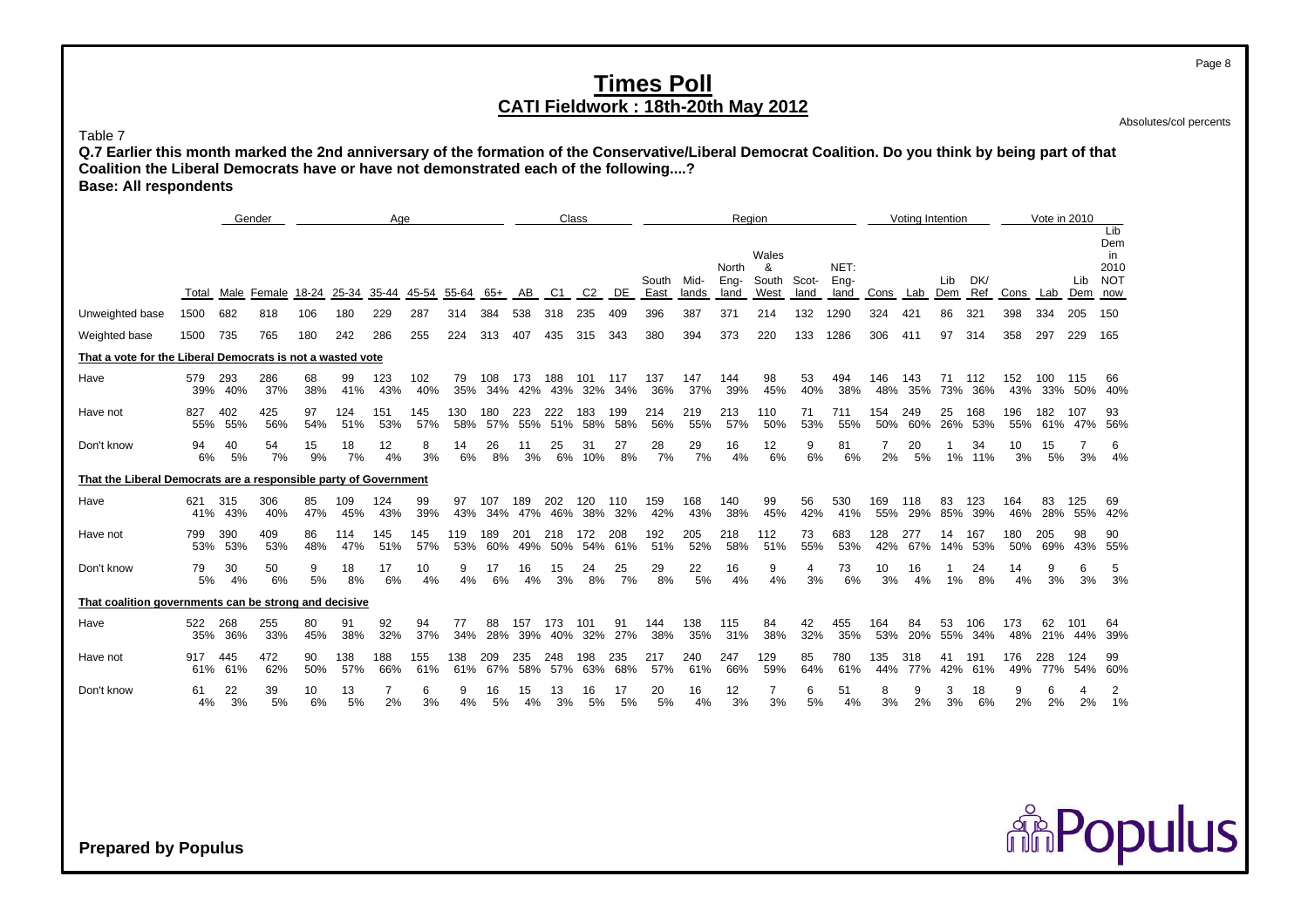Absolutes/col percents

Page 9

Table 7

 **Q.7 Earlier this month marked the 2nd anniversary of the formation of the Conservative/Liberal Democrat Coalition. Do you think by being part of that Coalition the Liberal Democrats have or have not demonstrated each of the following....? Base: All respondents**

|                                                                                      |            |            | Gender            |            |            | Age        |            |            |            |            |            | Class          |            |               |               | Region                |                        |               |                      |            | Voting Intention |            |            |            | Vote in 2010 |            | Lib                                    |
|--------------------------------------------------------------------------------------|------------|------------|-------------------|------------|------------|------------|------------|------------|------------|------------|------------|----------------|------------|---------------|---------------|-----------------------|------------------------|---------------|----------------------|------------|------------------|------------|------------|------------|--------------|------------|----------------------------------------|
|                                                                                      |            |            | Total Male Female | 18-24      | 25-34      | 35-44      | 45-54      | 55-64      | -65+       | AB         | C1         | C <sub>2</sub> | DE         | South<br>East | Mid-<br>lands | North<br>Eng-<br>land | Wales<br>South<br>West | Scot-<br>land | NET:<br>Eng-<br>land | Cons       | Lab              | Lib<br>Dem | DK/<br>Ref | Cons       | Lab          | Lib<br>Dem | Dem<br>in<br>2010<br><b>NOT</b><br>now |
| Weighted base                                                                        | 1500       | 735        | 765               | 180        | 242        | 286        | 255        | 224        | 313        | 407        | 435        | 315            | 343        | 380           | 394           | 373                   | 220                    | 133           | 1286                 | 306        | 411              | 97         | 314        | 358        | 297          | 229        | 165                                    |
| That the Liberal Democrats have made a difference to the direction of the Government |            |            |                   |            |            |            |            |            |            |            |            |                |            |               |               |                       |                        |               |                      |            |                  |            |            |            |              |            |                                        |
| Have                                                                                 | 661<br>44% | 349<br>47% | 312<br>41%        | 69<br>38%  | 89<br>37%  | 110<br>39% | 125<br>49% | 105<br>47% | 163<br>52% | 196<br>48% | 231<br>53% | 124<br>39%     | 109<br>32% | 172<br>45%    | 187<br>47%    | 149<br>40%            | 109<br>50%             | 44<br>33%     | 585<br>45%           | 205<br>67% | 127<br>31%       | 76<br>79%  | 128<br>41% | 209<br>58% | 94<br>32%    | 131<br>57% | 80<br>49%                              |
| Have not                                                                             | 777<br>52% | 363<br>49% | 413<br>54%        | 102<br>56% | 136<br>56% | 166<br>58% | 123<br>48% | 109<br>49% | 141<br>45% | 201<br>49% | 197<br>45% | 173<br>55%     | 206<br>60% | 187<br>49%    | 193<br>49%    | 216<br>58%            | 101<br>46%             | 81<br>61%     | 649<br>50%           | 95<br>31%  | 273<br>66%       | 17<br>18%  | 167<br>53% | 139<br>39% | 200<br>67%   | 95<br>42%  | 82<br>50%                              |
| Don't know                                                                           | 62<br>4%   | 23<br>3%   | 40<br>5%          | 10<br>5%   | 16<br>7%   | 10<br>3%   | 3%         | 10<br>5%   | 10<br>3%   | 3%         | h<br>1%    | 18<br>6%       | 27<br>8%   | 21<br>5%      | 15<br>4%      | 8<br>2%               | 10<br>5%               | 8<br>6%       | 52<br>4%             | 6<br>2%    | 3%               | 3%         | 20<br>6%   | 10<br>3%   | 1%           | 1%         | 1%                                     |

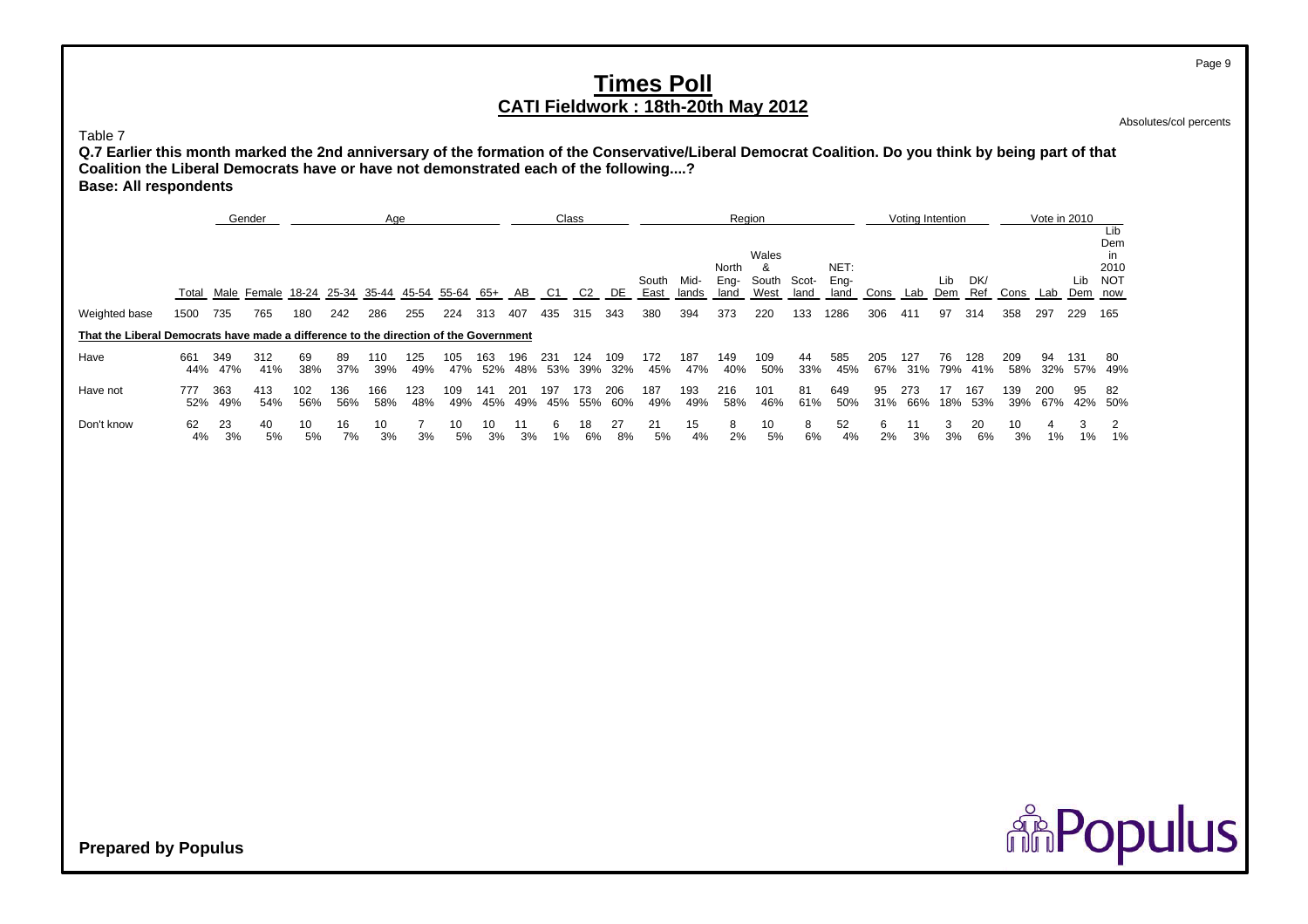Absolutes/col percents

**ARPopulus** 

Page 10

Table 8

 **Q.8 Which of the following statements is closest to your own personal opinion about UK membership of the European Union? Base: All respondents**

|                                                                                                                              |            |            | Gender     |           |            | Age         |            |            |            |                |            | Class      |            |               |               |                       | Region                      |               |                      |            | Voting Intention |            |            |            | Vote in 2010 |                |                                        |
|------------------------------------------------------------------------------------------------------------------------------|------------|------------|------------|-----------|------------|-------------|------------|------------|------------|----------------|------------|------------|------------|---------------|---------------|-----------------------|-----------------------------|---------------|----------------------|------------|------------------|------------|------------|------------|--------------|----------------|----------------------------------------|
|                                                                                                                              | Total      | Male       | Female     | 18-24     | 25-34      | 35-44 45-54 |            | 55-64 65+  |            | AB             | C1         | C2         | DE         | South<br>East | Mid-<br>lands | North<br>Eng-<br>land | Wales<br>&<br>South<br>West | Scot-<br>land | NET:<br>Eng-<br>land | Cons       | Lab              | Lib<br>Dem | DK/<br>Ref | Cons Lab   |              | Lib<br>Dem now | Lib<br>Dem<br>in<br>2010<br><b>NOT</b> |
| Unweighted base                                                                                                              | 1500       | 682        | 818        | 106       | 180        | 229         | 287        | 314        | 384        | 538            | 318        | 235        | 409        | 396           | 387           | 37 <sup>′</sup>       | 214                         | 132           | 1290                 | 324        |                  | 86         | 321        | 398        | 334          | 205            | 150                                    |
| Weighted base                                                                                                                | 1500       | 735        | 765        | 180       | 242        | 286         | 255        | 224        | 313        | 407            | 435        | 315        | 343        | 380           | 394           | 373                   | 220                         | 133           | 1286                 | 306        | 411              | 97         | 314        | 358        | 297          | 229            | 165                                    |
| I am positive about UK<br>membership of the EU                                                                               | 318<br>21% | 171<br>23% | 146<br>19% | 50<br>27% | 56<br>23%  | 57<br>20%   | 47<br>18%  | 49<br>22%  | 58<br>19%  | 115<br>28%     | 112<br>26% | 42<br>13%  | 49<br>14%  | 98<br>26%     | 76<br>19%     | 72<br>19%             | 46<br>21%                   | 26<br>19%     | 277<br>22%           | 48<br>16%  | 106<br>26%       | 37<br>39%  | 64<br>20%  | 51<br>14%  | 83<br>28%    | 67<br>29%      | 45<br>27%                              |
| NET: Negative                                                                                                                | 809<br>54% | 439<br>60% | 370<br>48% | 68<br>38% | 103<br>43% | 142<br>50%  | 145<br>57% | 144<br>64% | 206        | 202<br>66% 50% | 221<br>51% | 187<br>59% | 199<br>58% | 203<br>53%    | 216<br>55%    | 195<br>52%            | 127<br>58%                  | 68<br>51%     | 691<br>54%           | 205<br>67% | 192<br>47%       | 44<br>46%  | 164<br>52% | 248<br>69% | 146<br>49%   | 114<br>50%     | 81<br>49%                              |
| I am negative about UK<br>membership of the EU.<br>and I think we would be<br>better off leaving the<br>EU                   | 461<br>31% | 251<br>34% | 210<br>27% | 38<br>21% | 57<br>23%  | 75<br>26%   | 72<br>28%  | 85<br>38%  | 135<br>43% | 90<br>22%      | 114<br>26% | 125<br>40% | 132<br>39% | 121<br>32%    | 125<br>32%    | 105<br>28%            | 75<br>34%                   | 35<br>26%     | 392<br>30%           | 111<br>36% | 98<br>24%        | 18%        | 97<br>31%  | 150<br>42% | 74<br>25%    | 42<br>18%      | 29<br>18%                              |
| I am negative about UK<br>membership of the EU.<br>but I think we would be<br>worse off leaving the<br>EU than staying in it | 348<br>23% | 187<br>25% | 161<br>21% | 30<br>17% | 47<br>19%  | 68<br>24%   | 74<br>29%  | 58<br>26%  | 71<br>23%  | 112<br>28%     | 107<br>25% | 62<br>20%  | 67<br>19%  | 82<br>22%     | 91<br>23%     | 89<br>24%             | 52<br>24%                   | 34<br>25%     | 299<br>23%           | 94<br>31%  | 94<br>23%        | 27<br>28%  | 67<br>21%  | 98<br>27%  | 73<br>24%    | 72<br>31%      | 52<br>32%                              |
| I don't have a strong<br>view either way -<br>positive or negative -<br>about UK membership of<br>the EU                     | 373<br>25% | 125<br>17% | 248<br>32% | 63<br>35% | 82<br>34%  | 86<br>30%   | 62<br>25%  | 31<br>14%  | 49<br>16%  | 90<br>22%      | 102<br>23% | 87<br>27%  | 95<br>28%  | 79<br>21%     | 103<br>26%    | 106<br>28%            | 47<br>21%                   | 39<br>29%     | 319<br>25%           | 53<br>17%  | 113<br>28%       | 15<br>16%  | 85<br>27%  | 59<br>17%  | 68<br>23%    | 47<br>21%      | 39<br>23%                              |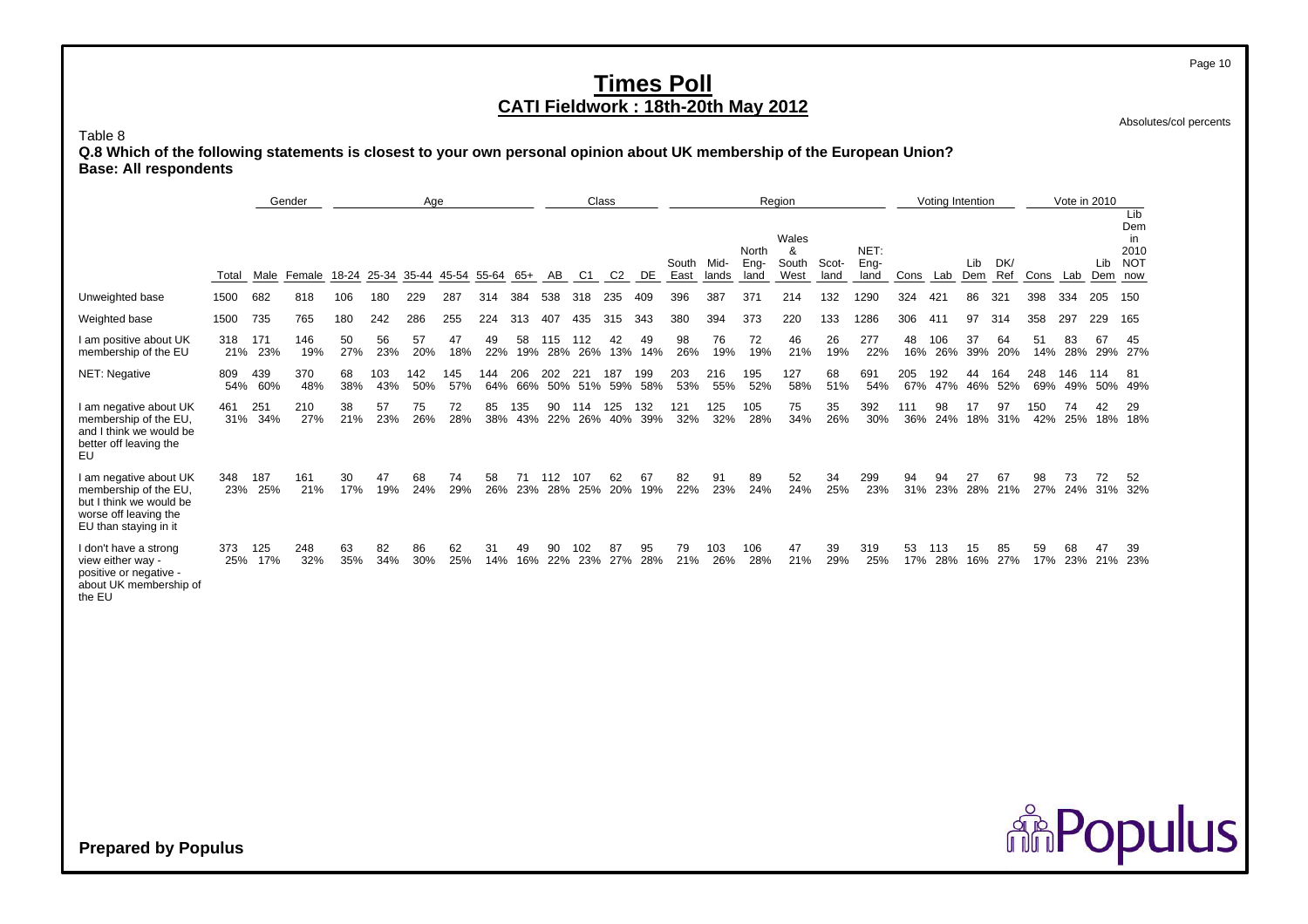Absolutes/col percents

Page 11

Table 9

**Q.9 Thinking about the current crisis in Eurozone countries such as Greece, Portugal and Spain which of the following statements comes closer to your view even if neither reflects your opinion entirely? Base: All respondents**

Gender<u>r Class Den Begion (Voting Intention Dote in 2010 – Vote in 2010</u> Lib Demin Walesin the second contract of the second contract of the second contract of the second contract of the second contract of the second contract of the second contract of the second contract of the second contract of the second c North & NET: 2010 South Mid-Eng- South Scot- Eng- Lib DK/ Lib NOT<br>land West land land Cons Lab Dem Ref Cons Lab Dem now Total Male Female 18-24 25-34 35-44 45-54 55-64 65+ AB C1 C2 DE East lands land West land land Cons Lab DemCons Lab Dem Ref Cons Lab Dem now Unweighted base 1500 682 818 106 180 229 287 314 384 538 318 235 409 396 387 371 214 132 1290 324 421 86 321 398 334 205 150 Weighted base 1500 735 765 180 242 286 255 224 313 407 435 315 343 380 394 373 220 133 1286 306 411 97 314 358 297 229 165 The current Eurozone 809 395 414 96 129 164 145 119 156 224 256 158 172 210 215 198 113 74 696 144 240 58 184 166 175 149 110 crisis has brought home 54% 54% 54% 53% 53% 58% 57% 53% 50% 55% 59% 50% 50% 55% 54% 53% 51% 55% 54% 47% 58% 60% 59% 46% 59% 65% 67% how linked in we are with other European economies even without sharing the euro with them and this makes meless confident that theUK could or would prosper if it withdrew from the European Union The current Eurozone 691 340 351 84 113 121 110 105 157 183 179 157 171 170 180 175 107 59 590 162 172 39 130 191 122 80 54 crisis has brought home 46% 46% 46% 47% 47% 42% 43% 47% 50% 45% 41% 50% 50% 45% 46% 47% 49% 45% 46% 53% 42% 40% 41% 54% 41% 35% 33% how linked in we are with other European economies even without sharing the euro with them and this makes me more confident that theUK could or would prosper if it withdrew from the European Union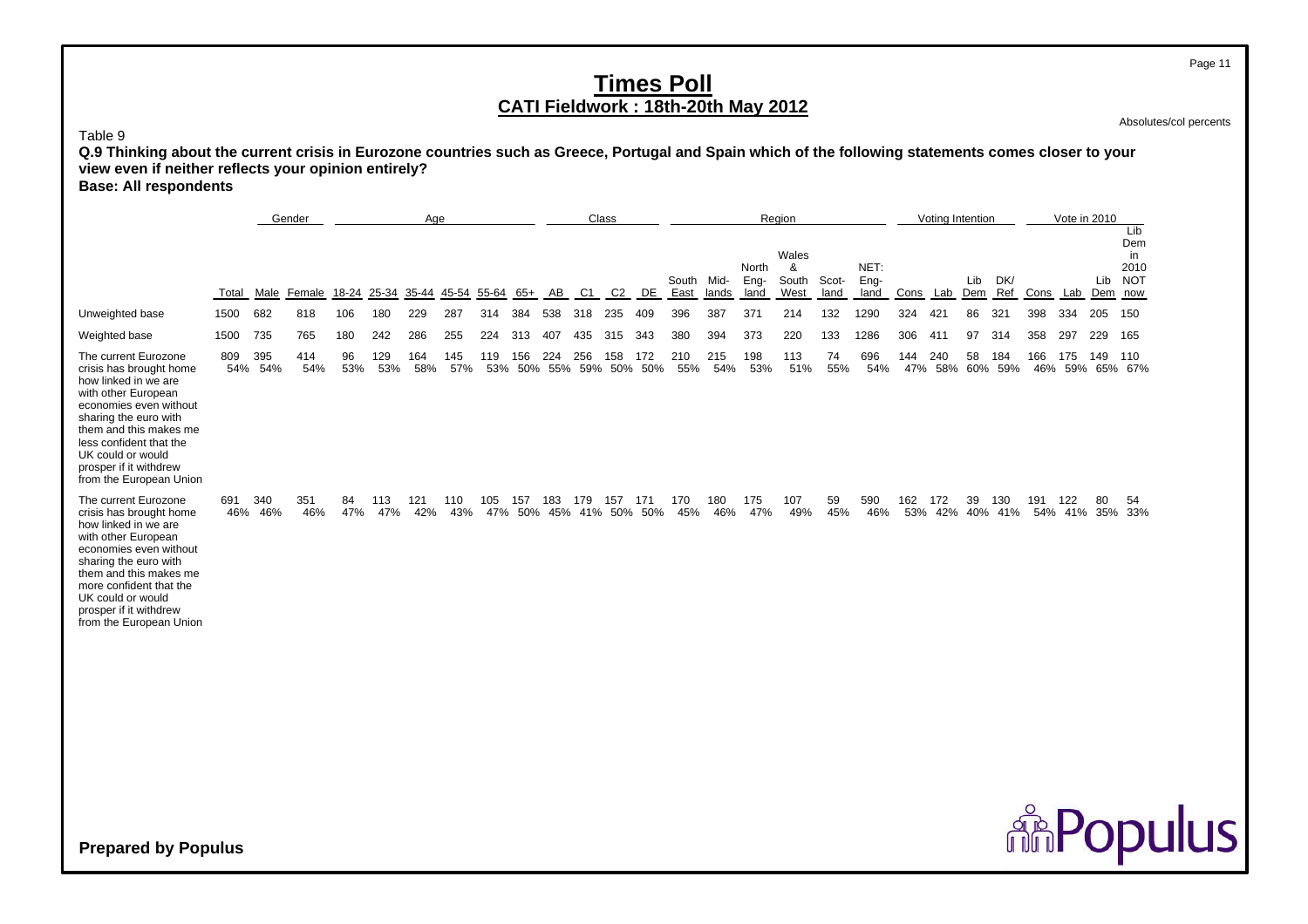Absolutes/col percents

Page 12

#### Table 9

 **Q.9 Thinking about the current crisis in Eurozone countries such as Greece, Portugal and Spain which of the following statements comes closer to your view even if neither reflects your opinion entirely?**

**Base: All respondents**

|                                                                                                                                                                                                                                                                                  |            |                                                      | Q.8 Which of the following statements is closest to your own personal opinion | about UK membership of the European Union?                                                                            |                                                                                                                                          |                                                                                                                   |
|----------------------------------------------------------------------------------------------------------------------------------------------------------------------------------------------------------------------------------------------------------------------------------|------------|------------------------------------------------------|-------------------------------------------------------------------------------|-----------------------------------------------------------------------------------------------------------------------|------------------------------------------------------------------------------------------------------------------------------------------|-------------------------------------------------------------------------------------------------------------------|
|                                                                                                                                                                                                                                                                                  | Total      | I am positive<br>about UK<br>membership of<br>the EU | NET: Negative                                                                 | I am negative<br>about UK<br>membership of<br>the $EU$ , and $I$<br>think we would<br>be better off<br>leaving the EU | I am negative<br>about UK<br>membership of<br>the EU, but I<br>think we would<br>be worse off<br>leaving the EU<br>than staying in<br>it | I don't have a<br>strong view<br>either way -<br>positive or<br>negative -<br>about UK<br>membership of<br>the EU |
| Unweighted base                                                                                                                                                                                                                                                                  | 1500       | 309                                                  | 844                                                                           | 478                                                                                                                   | 366                                                                                                                                      | 347                                                                                                               |
| Weighted base                                                                                                                                                                                                                                                                    | 1500       | 318                                                  | 809                                                                           | 461                                                                                                                   | 348                                                                                                                                      | 373                                                                                                               |
| The current Eurozone<br>crisis has brought home<br>how linked in we are<br>with other European<br>economies even without<br>sharing the euro with<br>them and this makes me<br>less confident that the<br>UK could or would<br>prosper if it withdrew<br>from the European Union | 809<br>54% | 244<br>77%                                           | 363<br>45%                                                                    | 128<br>28%                                                                                                            | 235<br>67%                                                                                                                               | 203<br>54%                                                                                                        |
| The current Eurozone<br>crisis has brought home<br>how linked in we are<br>with other European<br>economies even without<br>sharing the euro with<br>them and this makes me<br>more confident that the<br>UK could or would<br>prosper if it withdrew<br>from the European Union | 691<br>46% | 74<br>23%                                            | 446<br>55%                                                                    | 333<br>72%                                                                                                            | 113<br>33%                                                                                                                               | 171<br>46%                                                                                                        |
| Prenared by Populus                                                                                                                                                                                                                                                              |            |                                                      |                                                                               |                                                                                                                       |                                                                                                                                          |                                                                                                                   |

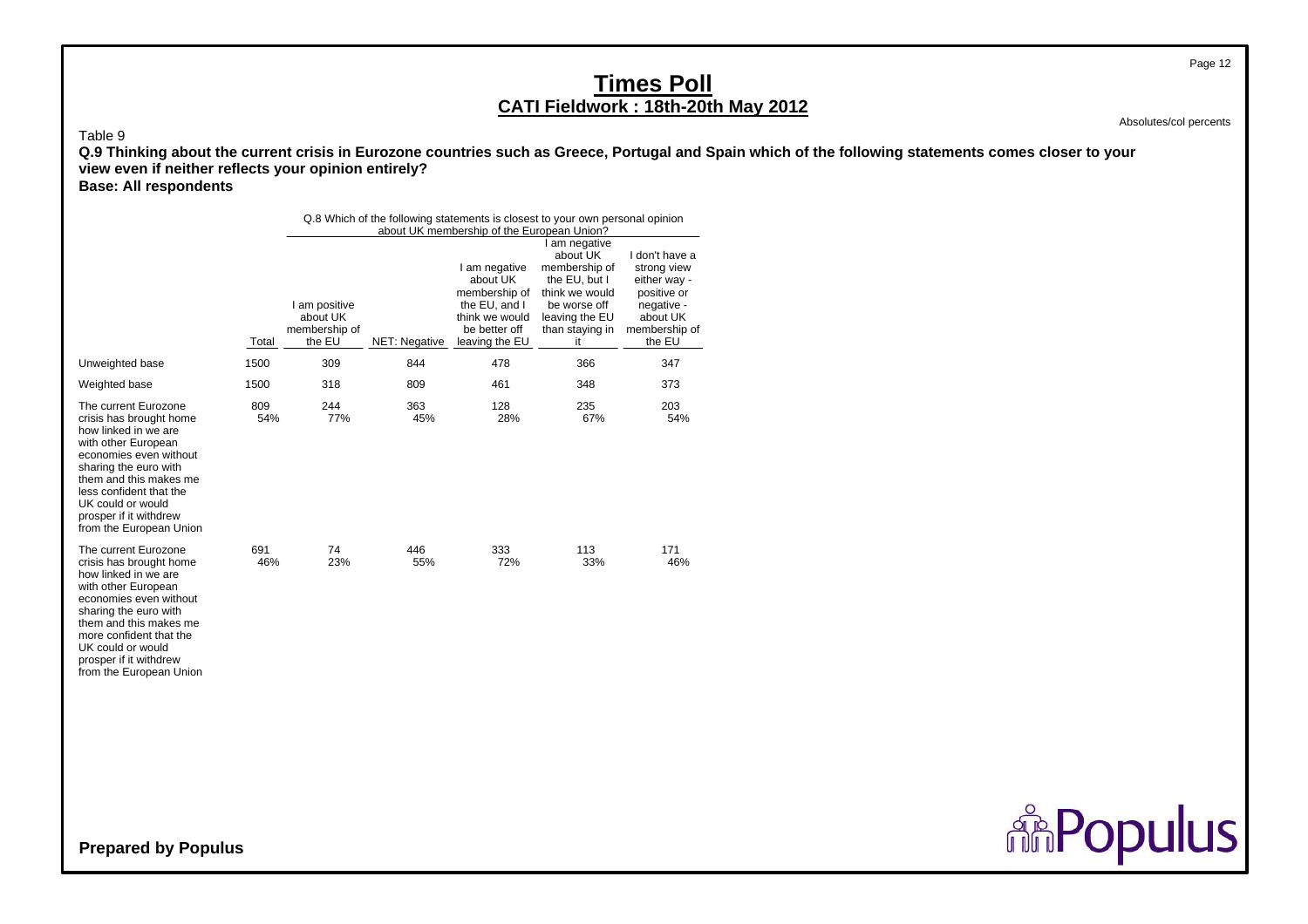Absolutes/col percents

Page 13

Table 10 **Have you taken a foreign holiday in the last 3 years? Base: All respondents**

|                 | Unweighted<br>Total | Weighted<br>Total |  |
|-----------------|---------------------|-------------------|--|
| Unweighted base | 1500                | 1500              |  |
| Weighted base   | 1500                | 1500              |  |
| Yes             | 876<br>58%          | 930<br>62%        |  |
| No              | 624<br>42%          | 570<br>38%        |  |

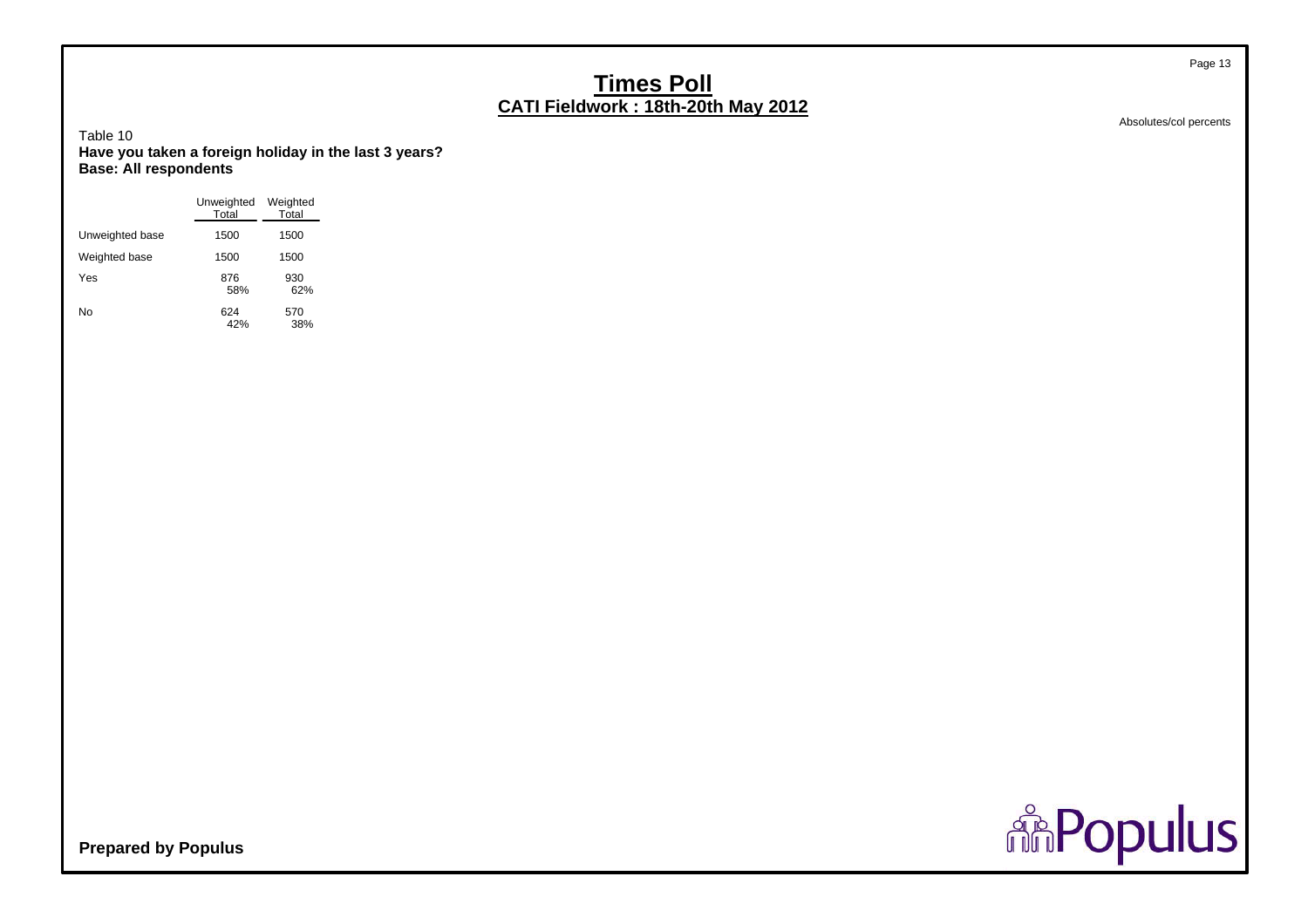Absolutes/col percents

Page 14

#### Table 11 **Is the house or flat in which you live...? Base: All respondents**

|                                      | Unweighted Weighted<br>Total | Total       |
|--------------------------------------|------------------------------|-------------|
| Unweighted base                      | 1500                         | 1500        |
| Weighted base                        | 1500                         | 1500        |
| <b>NET: Owners</b>                   | 1072<br>71%                  | 1020<br>68% |
| Owned outright -<br>without mortgage | 555<br>37%                   | 495<br>33%  |
| Owned with a mortgage<br>or loan     | 517<br>34%                   | 525<br>35%  |
| <b>NET: Renters</b>                  | 406<br>27%                   | 460<br>31%  |
| Rented from the council              | 160<br>11%                   | 195<br>13%  |
| Rented from a housing<br>association | 93<br>6%                     | 102<br>7%   |
| Rented from someone<br>else          | 153<br>10%                   | 163<br>11%  |
| Rent free                            | 22<br>1%                     | 21<br>1%    |

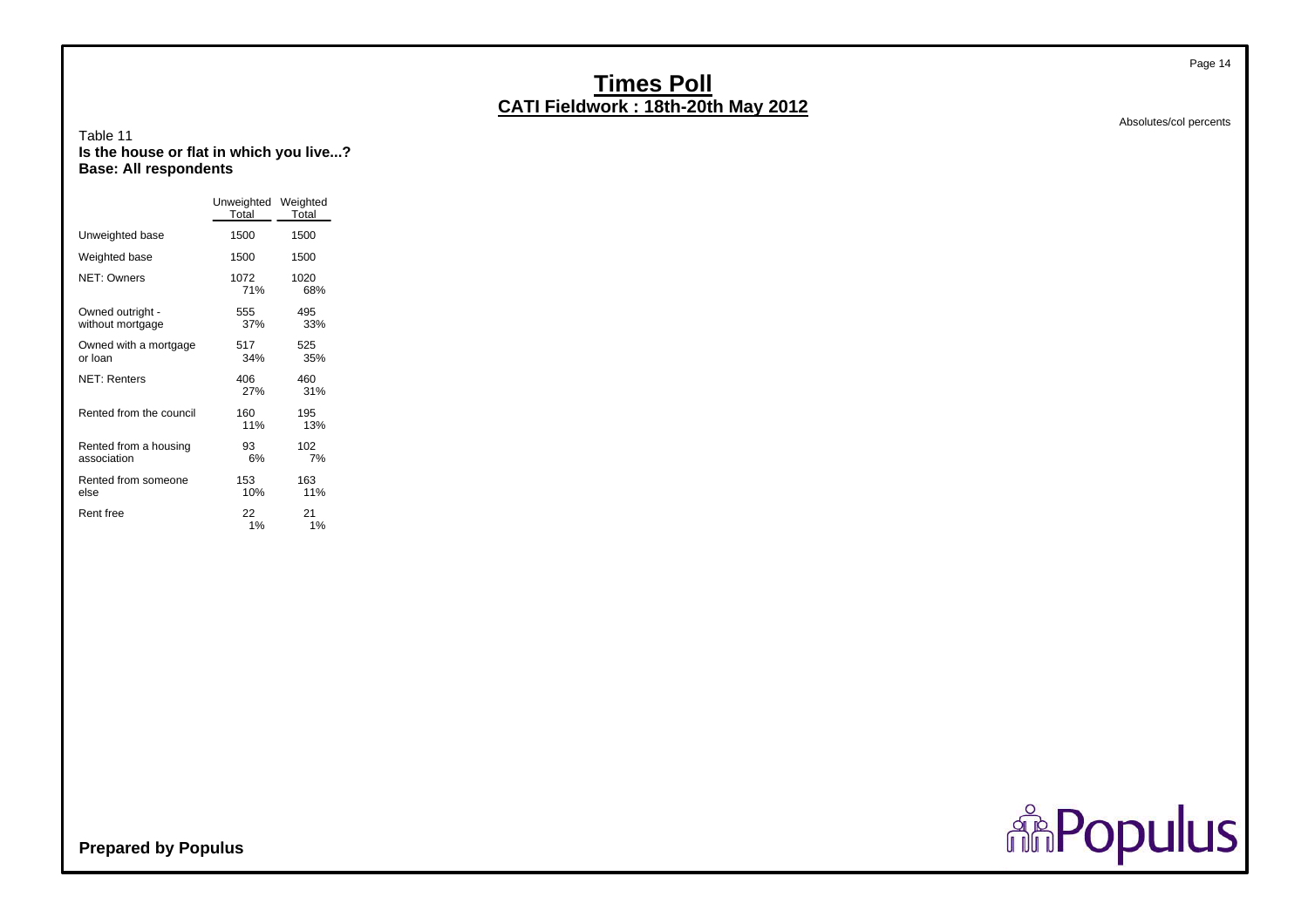Absolutes/col percents

Page 15

#### Table 12 **How many cars are there in your household? Base: All respondents**

|                    | Unweighted<br>Total | Weighted<br>Total |
|--------------------|---------------------|-------------------|
| Unweighted base    | 1500                | 1500              |
| Weighted base      | 1500                | 1500              |
| None               | 286<br>19%          | 303<br>20%        |
| 1                  | 654<br>44%          | 621<br>41%        |
| 2                  | 431<br>29%          | 439<br>29%        |
| 3+                 | 129<br>9%           | 136<br>9%         |
| Mean               | 1.60                | 1.62              |
| Standard deviation | 0.77                | 0.76              |
| Standard error     | 0.02                | 0.02              |

**Repulus**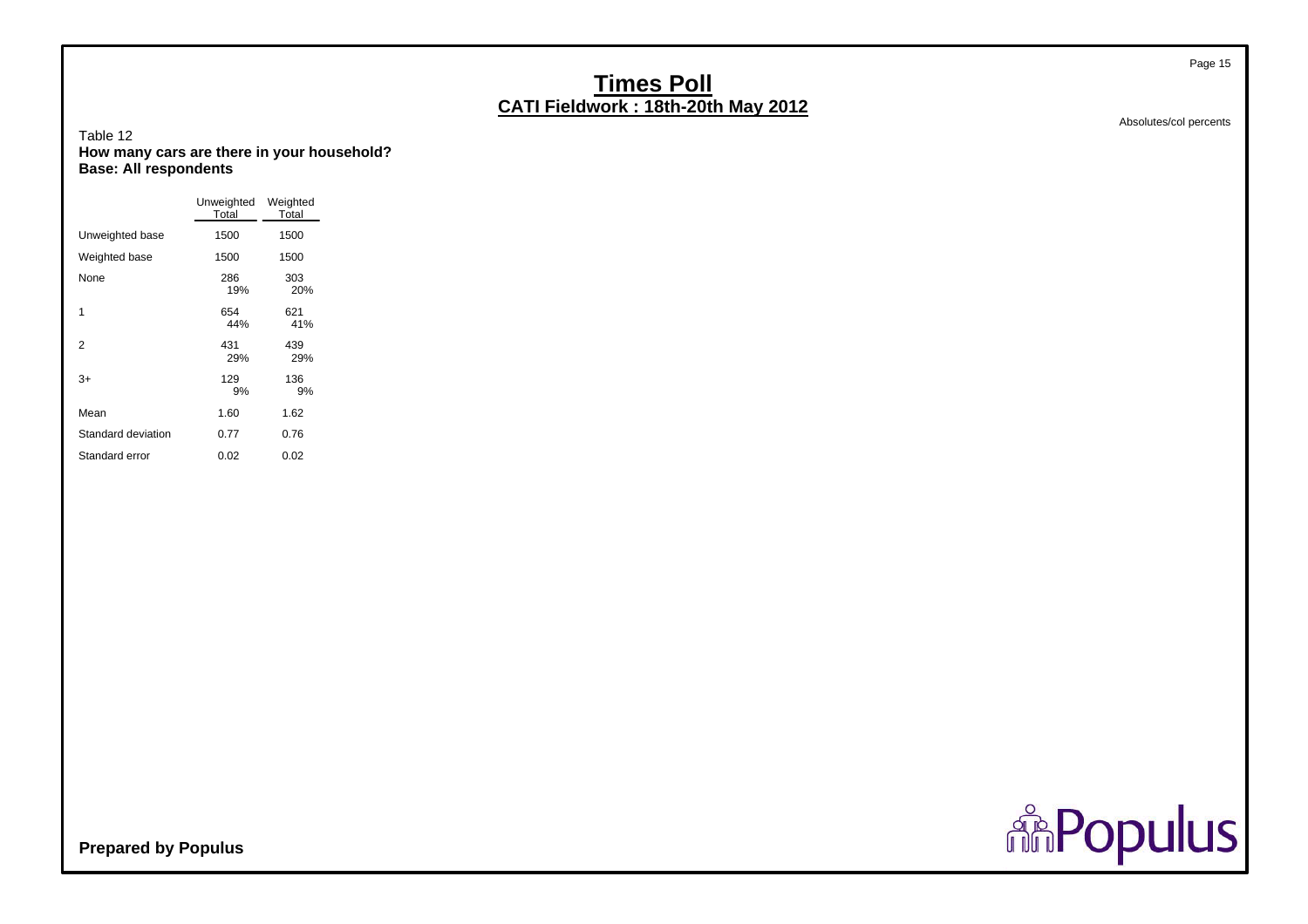#### Table 13 **Current working status Base: All respondents**

|                                                                      | Unweighted Weighted<br>Total | Total      |
|----------------------------------------------------------------------|------------------------------|------------|
| Unweighted base                                                      | 1500                         | 1500       |
| Weighted base                                                        | 1500                         | 1500       |
| Working full time -<br>working 30 hours per<br>week or more          | 604<br>40%                   | 660<br>44% |
| Working part time -<br>working between 8 and<br>29 hours per week    | 228<br>15%                   | 180<br>12% |
| Not working but seeking<br>work or temporarily<br>unemployed or sick | 86<br>6%                     | 105<br>7%  |
| Not working and not<br>seeking work/ student                         | 63<br>4%                     | 97<br>6%   |
| Retired on a state<br>pension only                                   | 197<br>13%                   | 149<br>10% |
| Retired with a private<br>pension                                    | 248<br>17%                   | 224<br>15% |
| House person,<br>housewife,<br>househusband, etc.                    | 74<br>5%                     | 86<br>6%   |

Absolutes/col percents



**Prepared by Populus**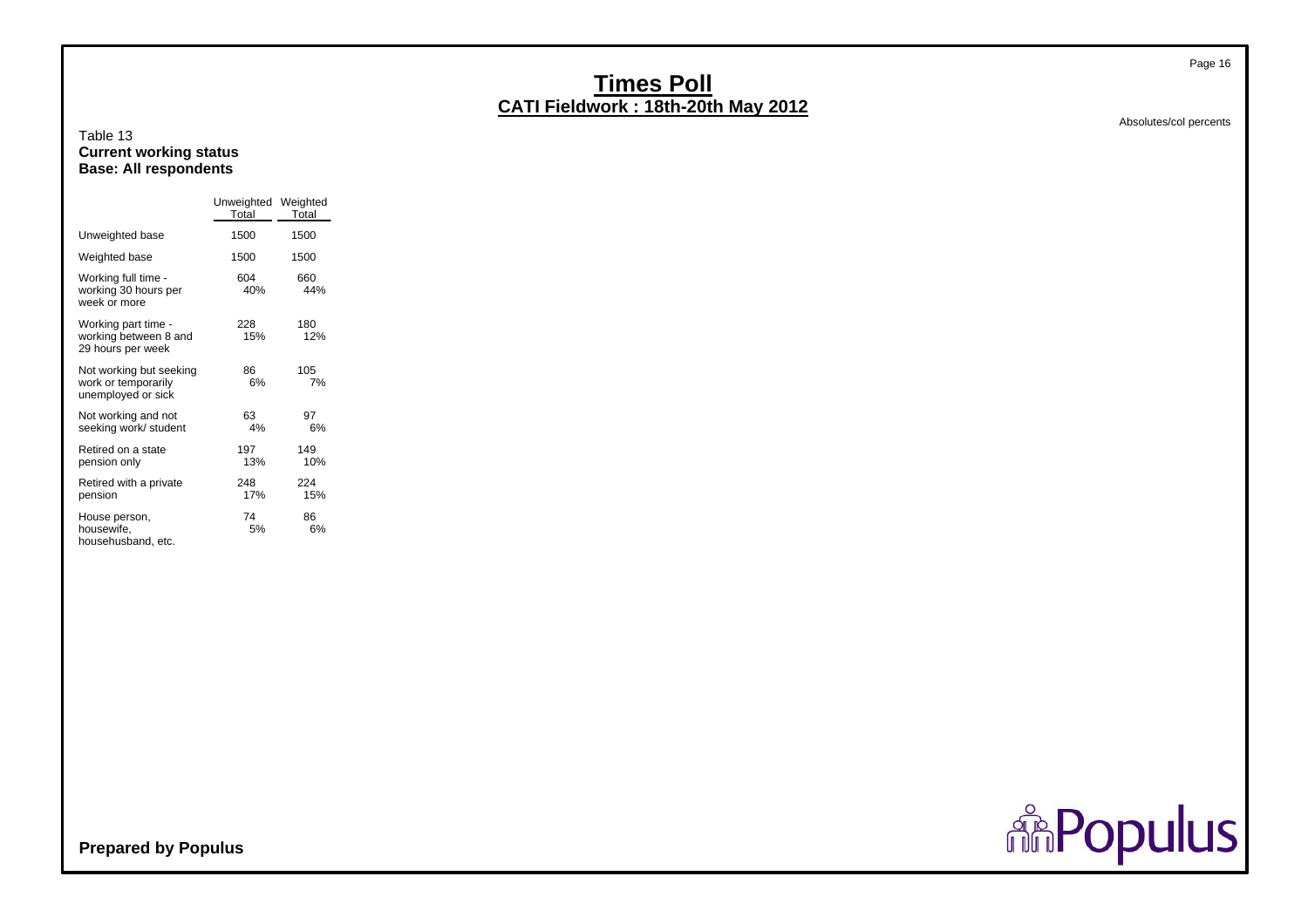#### Absolutes/col percents

Page 17

#### Table 14**SEGBase: All respondents**

|                |                 | Unweighted<br>Total | Weighted<br>Total |
|----------------|-----------------|---------------------|-------------------|
|                | Unweighted base | 1500                | 1500              |
|                | Weighted base   | 1500                | 1500              |
| A              |                 | 145<br>10%          | 113<br>8%         |
| в              |                 | 393<br>26%          | 292<br>19%        |
| C <sub>1</sub> |                 | 318<br>21%          | 435<br>29%        |
| C <sub>2</sub> |                 | 235<br>16%          | 315<br>21%        |
| D              |                 | 146<br>10%          | 123<br>8%         |
| E              |                 | 263<br>18%          | 222<br>15%        |

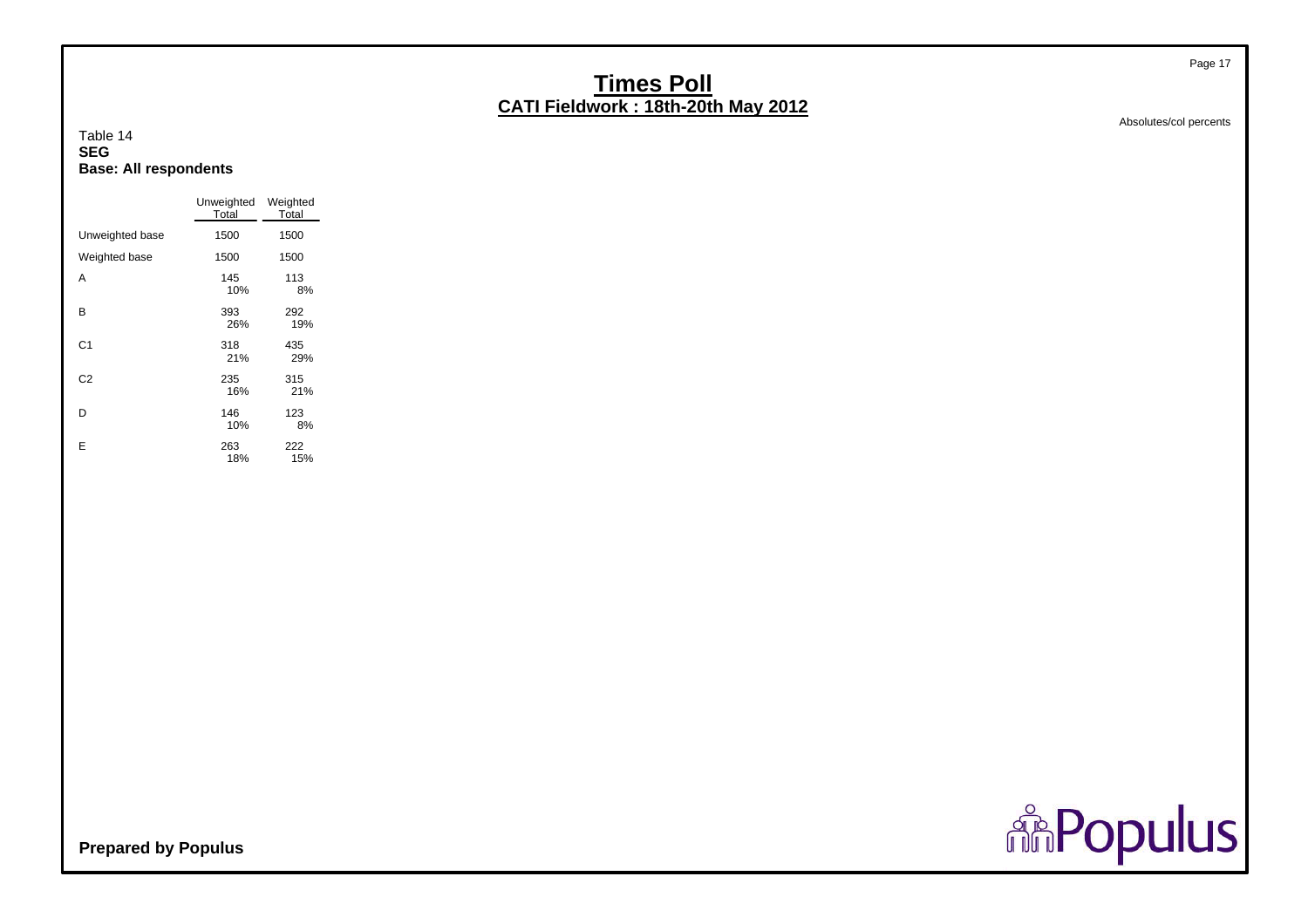**Age Base: All respondents**

Table 15

|                 | Unweighted<br>Total | Weighted<br>Total |
|-----------------|---------------------|-------------------|
| Unweighted base | 1500                | 1500              |
| Weighted base   | 1500                | 1500              |
| 18-24           | 106<br>7%           | 180<br>12%        |
| 25-34           | 180<br>12%          | 240<br>16%        |
| 35-44           | 229<br>15%          | 285<br>19%        |
| 45-54           | 287<br>19%          | 255<br>17%        |
| 55-64           | 314<br>21%          | 225<br>15%        |
| 65 or older     | 384<br>26%          | 315<br>21%        |

Absolutes/col percents

Page 18

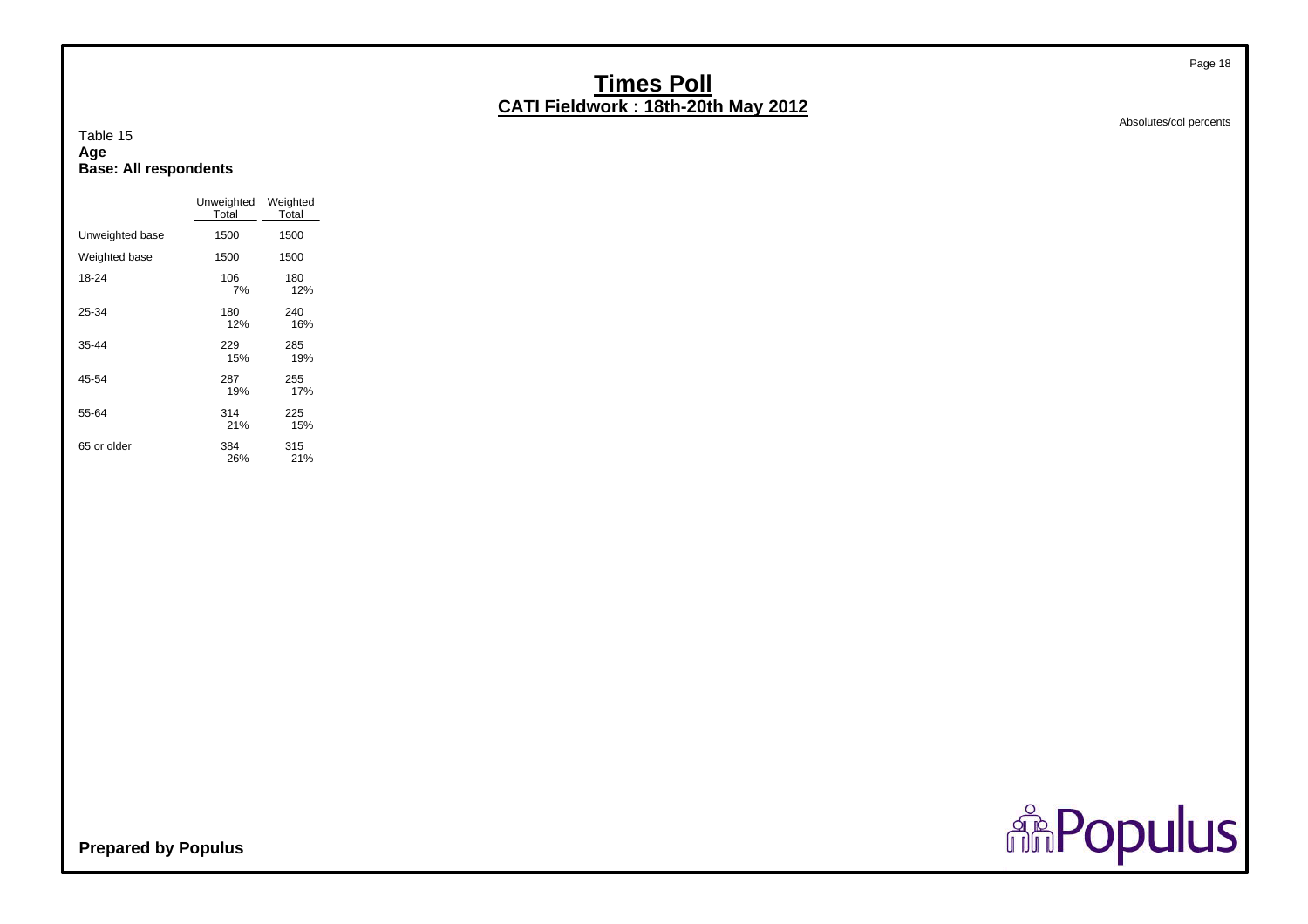Absolutes/col percents

Page 19

#### Table 16 **GenderBase: All respondents**

|                 | Unweighted<br>Total | Weighted<br>Total |
|-----------------|---------------------|-------------------|
| Unweighted base | 1500                | 1500              |
| Weighted base   | 1500                | 1500              |
| Male            | 682<br>45%          | 735<br>49%        |
| Female          | 818<br>55%          | 765<br>51%        |

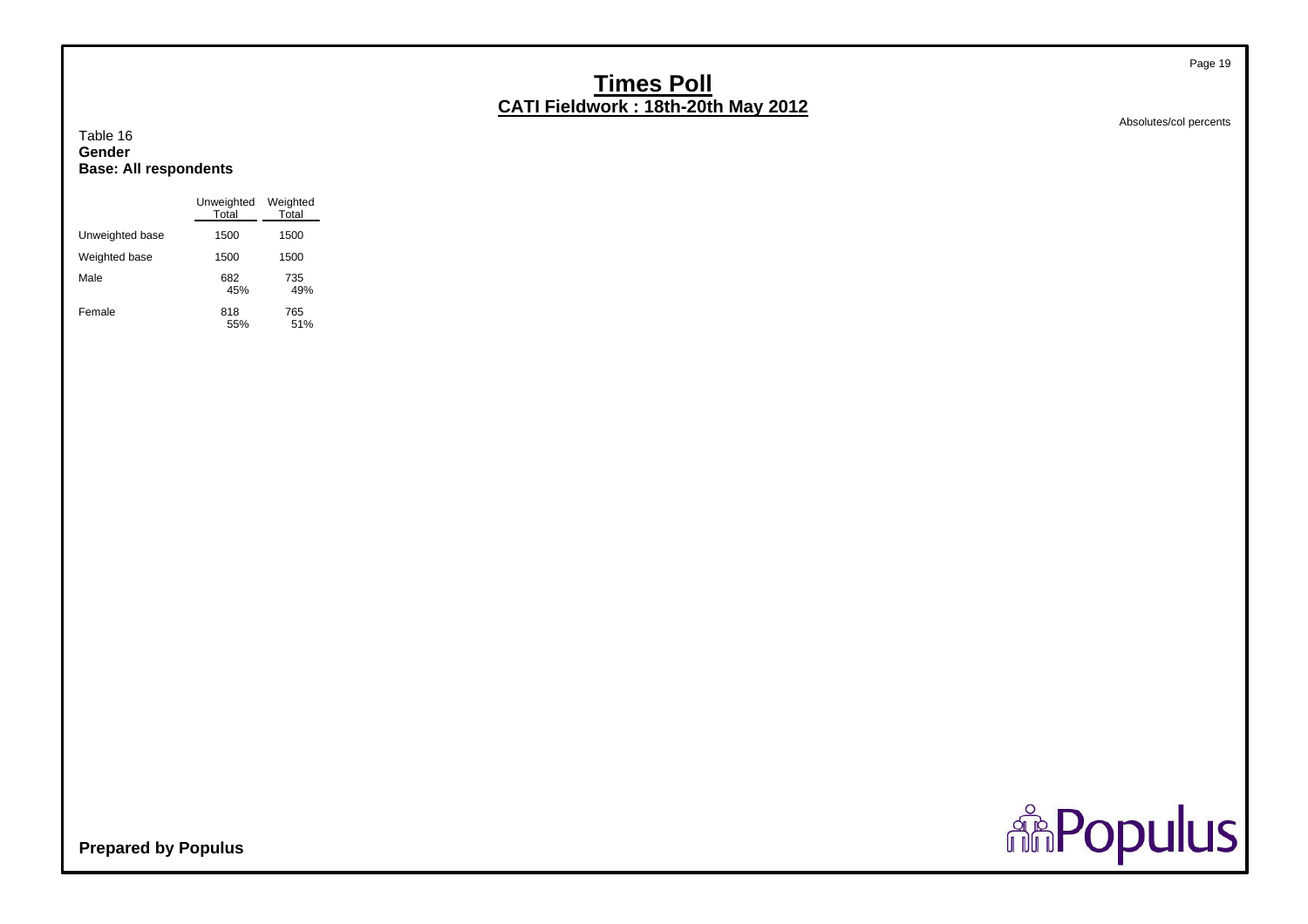#### Absolutes/col percents

#### Table 17 **Region Base: All respondents**

|                        | Unweighted<br>Total | Weighted<br>Total |
|------------------------|---------------------|-------------------|
| Unweighted base        | 1500                | 1500              |
| Weighted base          | 1500                | 1500              |
| Scotland               | 132<br>9%           | 130<br>9%         |
| North East             | 67<br>4%            | 68<br>5%          |
| North West             | 172<br>11%          | 176<br>12%        |
| Yorkshire & Humberside | 132<br>9%           | 132<br>9%         |
| <b>West Midlands</b>   | 133<br>9%           | 139<br>9%         |
| <b>East Midlands</b>   | 115<br>8%           | 117<br>8%         |
| Wales                  | 78<br>5%            | 80<br>5%          |
| Eastern                | 139<br>9%           | 141<br>9%         |
| London                 | 192<br>13%          | 189<br>13%        |
| South East             | 204<br>14%          | 192<br>13%        |
| South West             | 136<br>9%           | 137<br>9%         |

**Prepared by Populus**